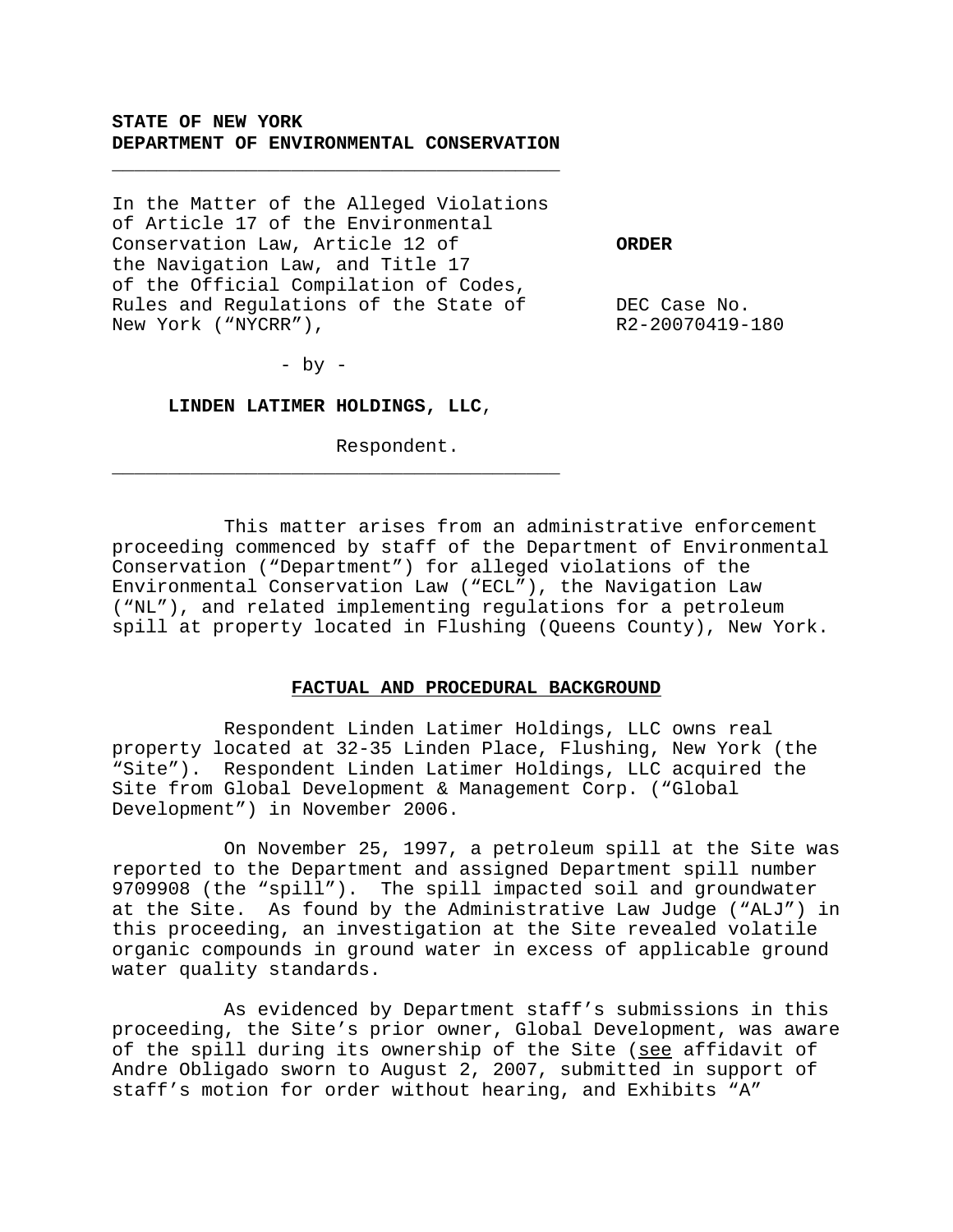through "E" attached thereto).<sup>1</sup> Following Linden Latimer Holdings, LLC's acquisition of the Site in November 2006, Department staff made repeated efforts to obtain respondent's compliance in remediating the Site. Linden Latimer Holdings, LLC failed to address the contamination and the Site remains unremediated.

On June 13, 2007, Department staff commenced this proceeding by service of a complaint upon respondent via certified mail. On June 19, 2007, Department staff served a notice of hearing upon respondent via certified mail. Staff's complaint alleges that, as owner of the Site and commencing January 31, 2007, respondent:

> 1. Discharged petroleum into the waters of the State, which caused or contributed to a condition in contravention of the standards adopted pursuant to ECL 17-0301, and as set forth in 6 NYCRR part 700, et seq., in violation of ECL 17-0501;

2. Discharged petroleum into the waters of the State without a permit in violation of ECL 17-0501 and 17- 0807;

3. Discharged petroleum without a federal or State permit in violation of NL § 173; and

4. Failed to immediately undertake to contain the prohibited discharge in violation of NL § 176 and 17 NYCRR 32.5.<sup>2</sup>

 $^{\rm l}$  David Wong, who is the president of respondent Linden Latimer Holdings, LLC, was also the president of Global Development at the time of the transfer of ownership of the Site from Global Development to Linden Latimer Holdings, LLC in November 2006 (see copy of deed attached as Exhibit "B" to September 10, 2007 affirmation of Assistant Regional Attorney John K. Urda submitted in opposition to respondent's cross-motion).

<sup>2</sup> Staff selected January 31, 2007 as the commencement date for the violations alleged in its complaint based upon the official copy of the deed for the Site recorded/filed in the Office of the City Register of the City of New York on that date. The deed, which states that respondent acquired the Site on November 17, 2006, was filed with the City on January 31, 2007 (City Register File Number: 2007000056948) (see Exhibit "A" attached to August 2, 2007 affirmation of Assistant Regional Attorney John K. Urda submitted in support of Department staff's motion for order without hearing).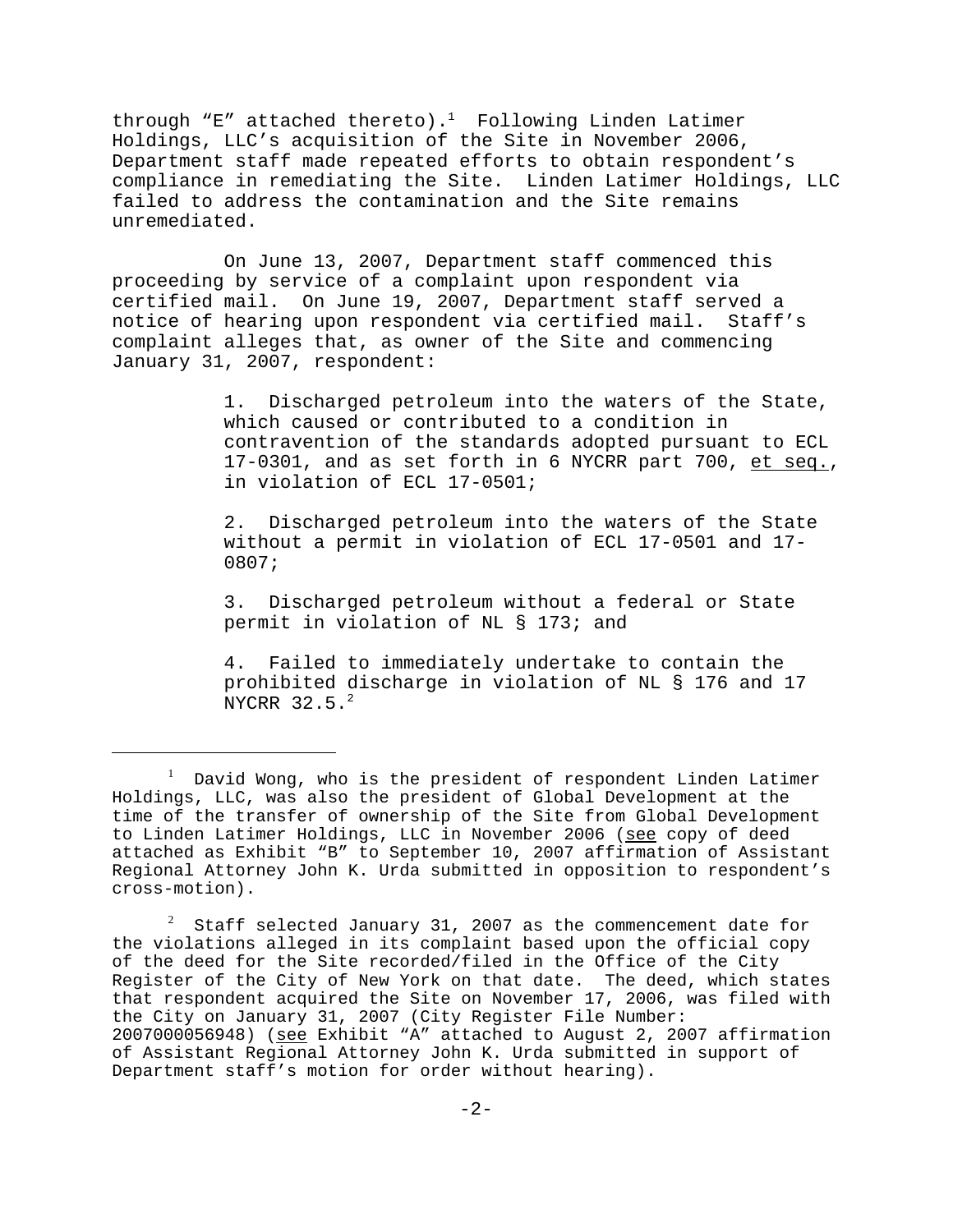Respondent filed an answer to staff's complaint on July 16, 2007 and raised seven affirmative defenses. Thereafter, the matter was assigned to ALJ Helene G. Goldberger.

By notice of motion dated August 2, 2007, Department staff moved for an order without hearing in this matter pursuant to 6 NYCRR 622.12. By notice of cross-motion dated August 30, 2007, respondent moved to dismiss the proceeding against it. Assistant Regional Attorney John K. Urda filed an affirmation dated September 10, 2007 in opposition to respondent's crossmotion.

Following the submission of papers, ALJ Goldberger prepared the attached summary hearing report. Upon reviewing the record in this matter, I concur with and hereby adopt in part ALJ Goldberger's hearing report as my decision in this proceeding, subject to the following comments.

#### **DISCUSSION**

Department staff bears the burden of proof on all charges and matters that it affirmatively asserts in the June 13, 2007 complaint (see 6 NYCRR 622.11[b][1]). Respondent bears the burden of proof regarding all affirmative defenses (see 6 NYCRR 622.11[b][2]). The party making a motion bears the burden of proof on that motion (see 6 NYCRR 622.11[b][3]).

## Respondent's Cross Motion to Dismiss

Respondent cross-moved to dismiss the proceeding for lack of jurisdiction. For the reasons stated by the ALJ, the cross motion is denied.

#### Department Staff's Motion for Order Without Hearing

Where, as here, a motion for order without hearing is contested, it will be granted if, upon all the papers and proof filed, the cause of action or defense is established sufficiently to warrant granting summary judgment under the CPLR in favor of any party (see 6 NYCRR 622.12[d]).

On a motion for summary judgment under the CPLR, a "movant must establish its defense or cause of action sufficiently to warrant a court's directing judgment in its favor as a matter of law .... The party opposing the motion ... must produce evidentiary proof in admissible form sufficient to require a trial of material questions of fact on which the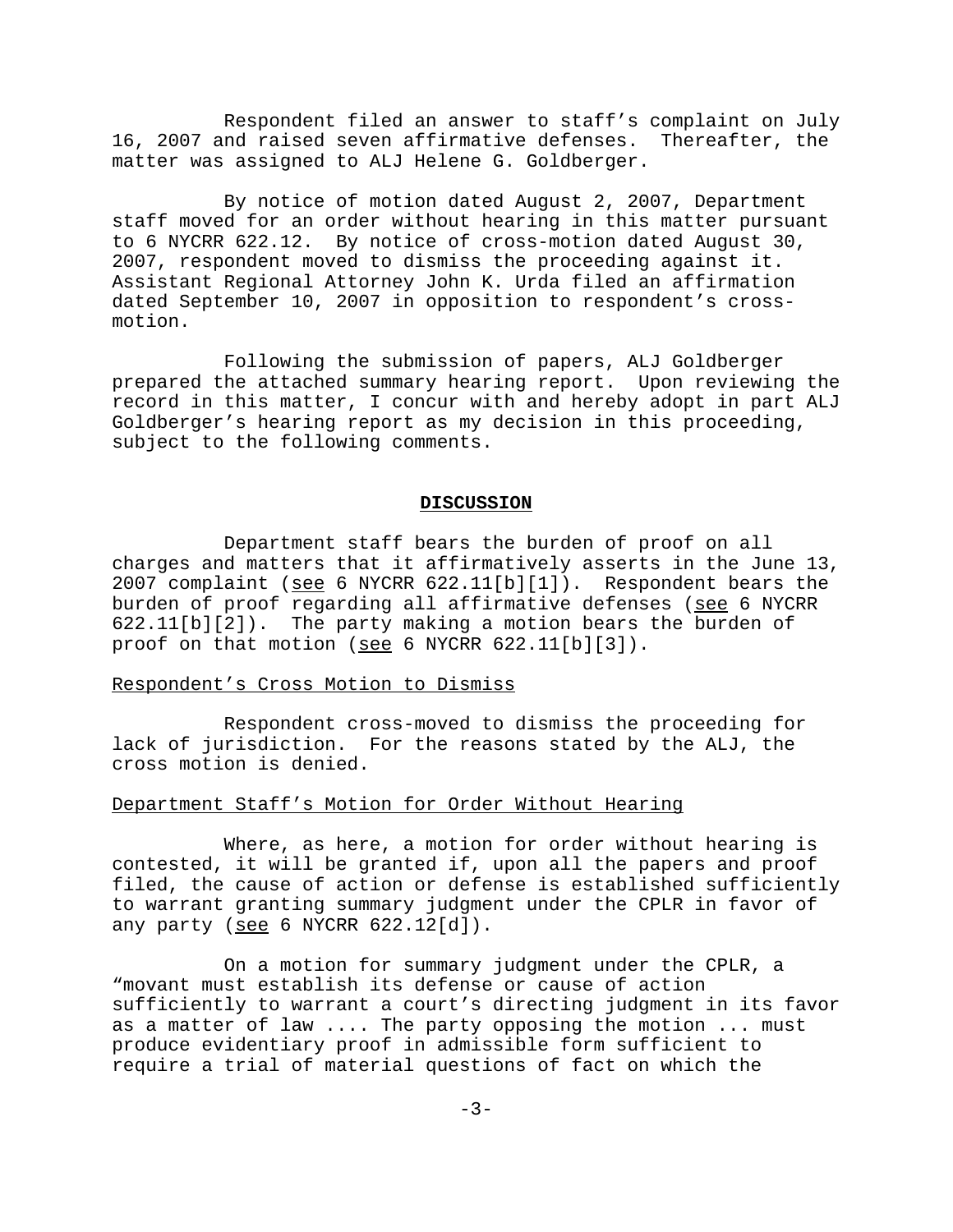opposing claim rests .... '[M]ere conclusions, expressions of hope or unsubstantiated allegations or assertions are insufficient' for this purpose" (Gilbert Frank Corp. v Federal Ins. Co., 70 NY2d 966, 967 [1988] [citations omitted] [quoting Zuckerman v City of New York, 49 NY2d 557, 562 (1980)]. Thus, Department staff bears the initial burden of making a prima facie showing of entitlement to summary judgment as a matter of law with respect to each element of the violations alleged (see Cheeseman v Inserra Supermarkets, Inc., 174 AD2d 956, 957-958 [3d Dept 1991]). Once Department staff has done so, "it is imperative that a [party] opposing a ... motion for summary judgment assemble, lay bare and reveal his proofs" in admissible form (id. at 958 [quoting Du Pont v Town of Horseheads, 163 AD2d 643, 645 [3d Dept 1990]). Facts appearing in the movant's papers that the opposing party fails to controvert are deemed to be admitted (see Kuehne & Nagel, Inc. v Baiden, 36 NY2d 539, 544 [1975]).

In this case, respondent submitted a response to Department staff's motion. As noted in the ALJ's hearing report, however, respondent's affidavit consisted primarily of selfserving and conclusory statements which are insufficient to defeat a motion for summary judgment (see Hearing Report, at 9-11; see also Lerner Stores Corp. v Parklane Hosiery Co., Inc., 54 AD2d 1072 [4th Dept 1976]). The affirmation of respondent's attorney was similarly insufficient to overcome the technical facts established by Department staff (see Hearing Report, at 11).

In view of the documentary evidence submitted by Department staff in its motion and in opposition to respondent's cross-motion, the record clearly demonstrates that staff carried its burden of making a prima facie showing of entitlement to summary judgment as a matter of law with respect to each violation alleged (see Hearing Report, at 9-10). Respondent failed to sustain its burden with respect to any of its affirmative defenses or raise any triable issues of fact (see id. at 10-11). Accordingly, Department staff is entitled to an order without hearing on liability.

### **Proposed Penalty**

Department staff seeks a civil penalty of \$75,000 in addition to an order directing respondent to remediate the Site to the satisfaction of the Department under a written work plan approved by the Department.

I agree with ALJ Goldberger that the requested penalty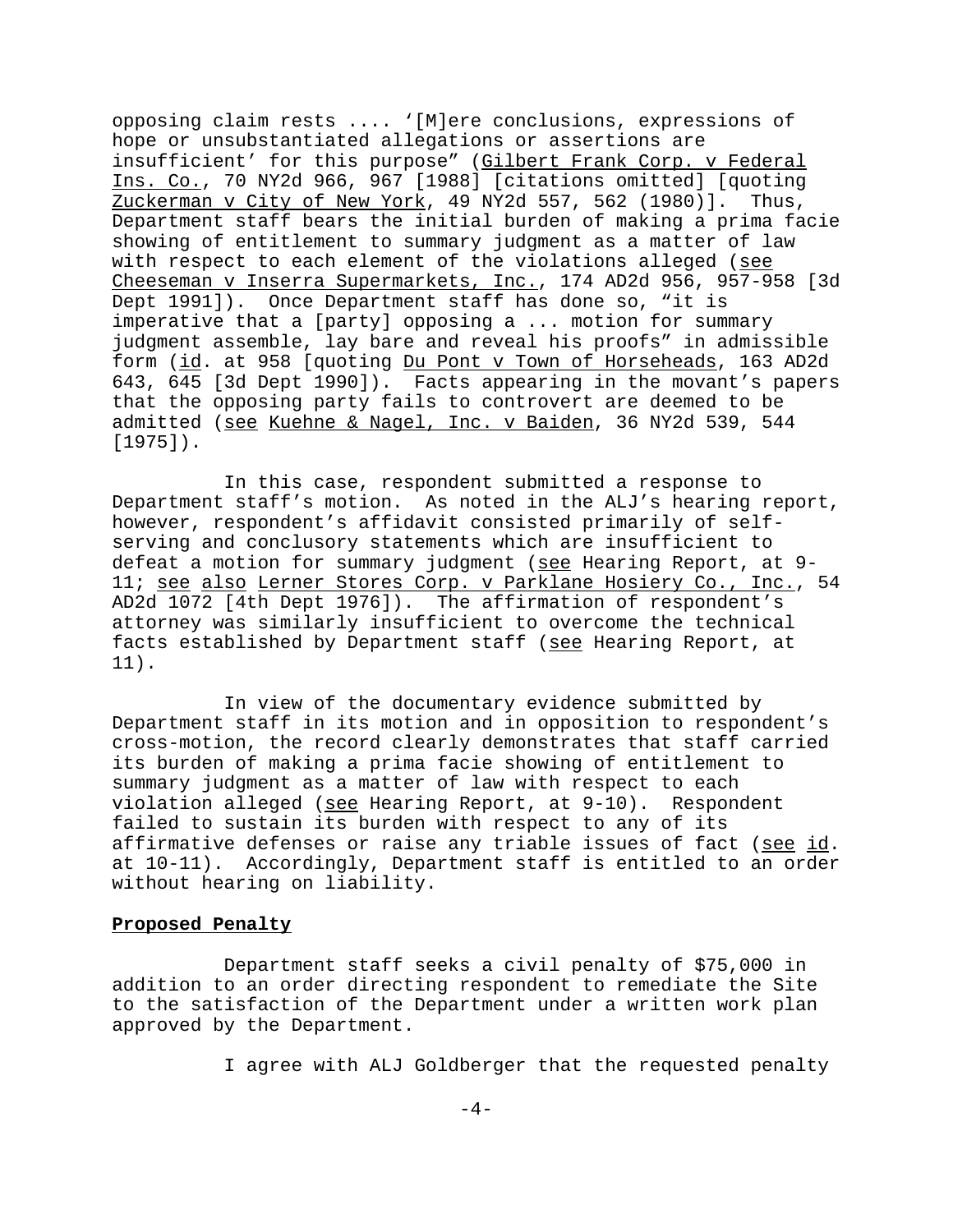is reasonable based upon respondent's lack of both cooperation and effort to remediate the Site (see Hearing Report, at 13-15).

I disagree with the ALJ, however, concerning the question of the Department's authority to impose a civil penalty pursuant to the Navigation Law. As was recently held in Matter of Gasco-Merrick Road Gas Corp. (Decision and Order of the Commissioner, June 2, 2008), the Department has the statutory authority to impose a civil penalty for Navigation Law violations in a Commissioner order. Accordingly, the penalty assessed in this case is based upon both the ECL and Navigation Law violations.

Based on the record of this proceeding, and taking into account ALJ Goldberger's recommendations, I conclude that the civil penalty to be assessed against respondent should be \$75,000. This penalty, although below the statutory maximum, is significant. Furthermore, based upon my review of the requested and recommended remediation, I conclude that the remediation is authorized and warranted, and the recommended date for the submission of the proposed work plan is reasonable.

**NOW, THEREFORE**, having considered this matter and being duly advised, it is **ORDERED** that:

I. Department staff's motion for order without hearing is granted in its entirety.

II. Respondent's cross-motion to dismiss the proceeding is denied in its entirety.

III. Respondent is adjudged to have violated the provisions of ECL 17-0501 and 17-0807, NL § 173, NL § 176, and 17 NYCRR 32.5 at the Site from January 31, 2007 to August 2, 2007, the date of staff's motion.

IV. Respondent is hereby assessed a civil penalty in the amount of seventy-five thousand dollars (\$75,000). The civil penalty shall be due and payable within thirty (30) days after the service of this order upon respondent. Payment shall be made in the form of a cashier's check, certified check or money order payable to the order of the "New York State Department of Environmental Conservation" and mailed to the Department at the following address:

> John K. Urda, Esq. Assistant Regional Attorney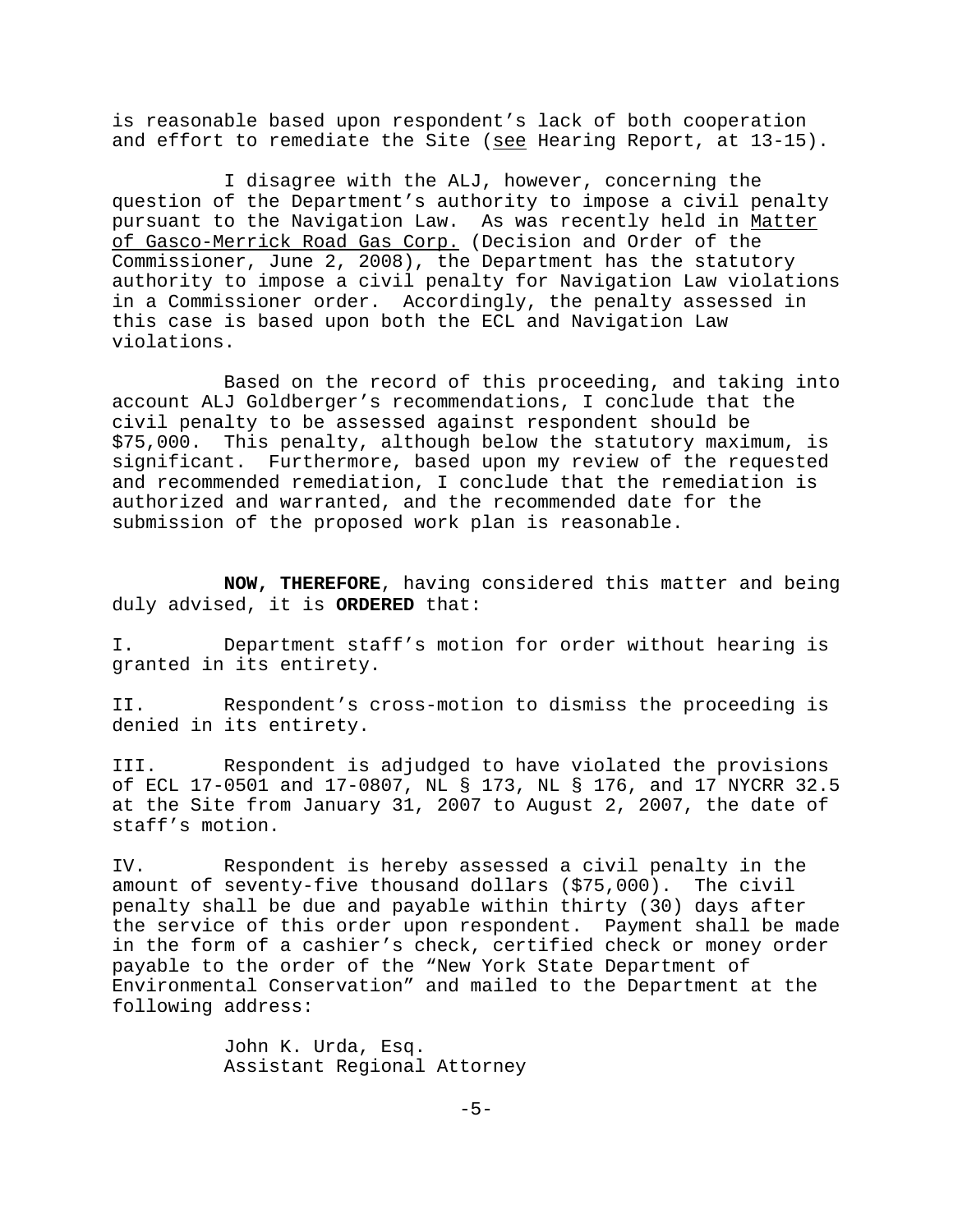New York State Department of Environmental Conservation Region 2 Office 47-40 21st Street Long Island City, New York 11101

V. Respondent is hereby directed to remediate the Site to the satisfaction of the Department in accordance with the provisions of a written work plan approved by the Department. Respondent shall submit a proposed work plan for the remediation of the spill at the Site to the Department within thirty (30) days after the service of this order upon respondent. The proposed work plan for the remediation of the Site shall be sent to the Department at the following address:

> Andre Obligado Engineering Geologist I New York State Department of Environmental Conservation Region 2 Office 47-40 21st Street Long Island City, New York 11101

VI. All communications from respondent to the Department concerning this order shall be made to: John K. Urda, Assistant Regional Attorney, New York State Department of Environmental Conservation, Region 2 Office, 47-40 21st Street, Long Island City, New York 11101.

VII. The provisions, terms and conditions of this order shall bind respondent Linden Latimer Holdings, LLC, and its agents, successors and assigns, in any and all capacities.

> For the New York State Department of Environmental Conservation

> > /s/

By: \_\_\_\_\_\_\_\_\_\_\_\_\_\_\_\_\_\_\_\_\_\_\_\_\_\_\_\_\_\_\_\_\_ Alexander B. Grannis Commissioner

Dated: July 15, 2008 Albany, New York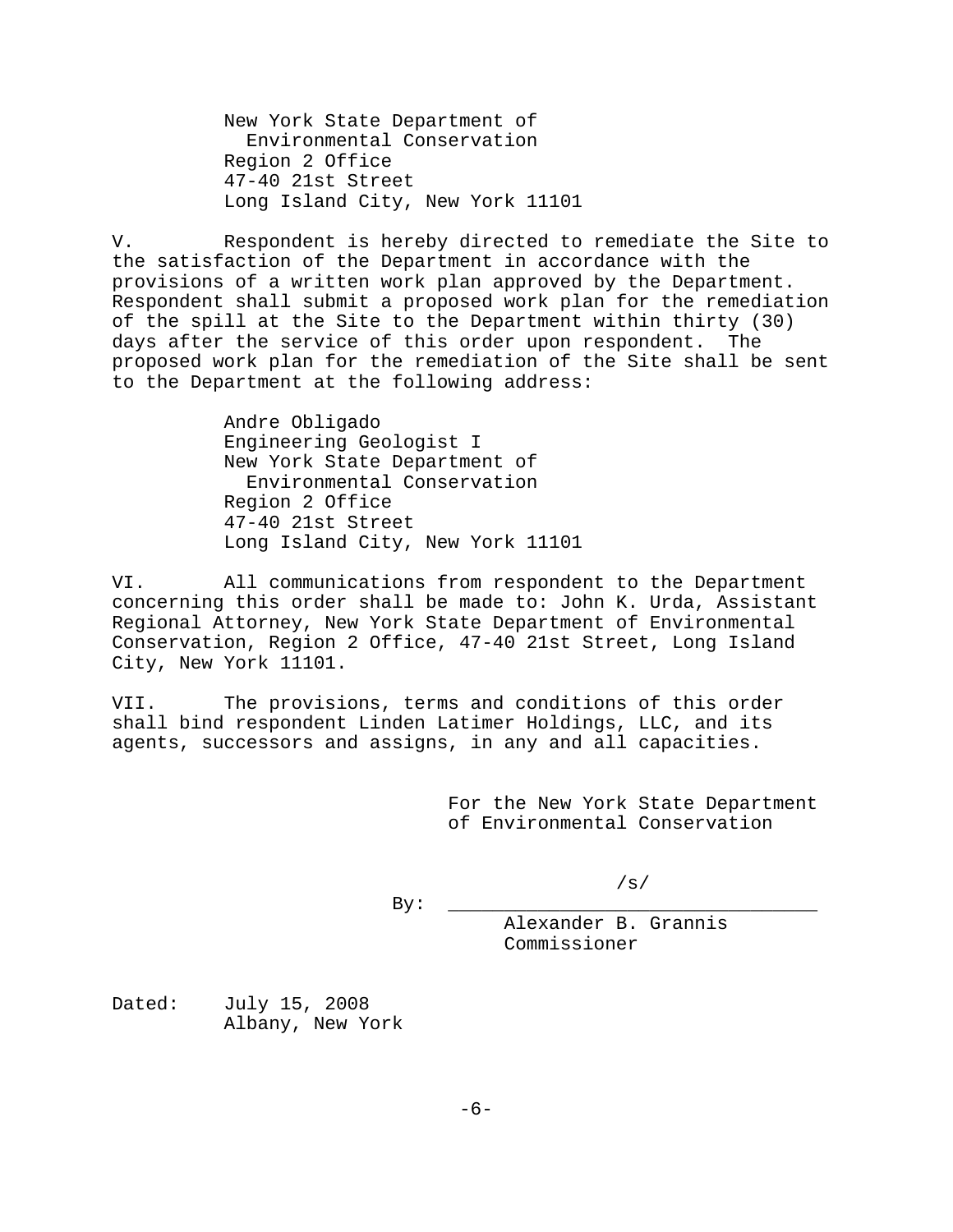TO: Linden Latimer Holdings, LLC (By Certified Mail) 5 Peppermill Road Roslyn, New York 11576

Xian Feng Zou, Esq. (By Certified Mail) Law Offices of Xian Feng Zou 39-15 Main Street, Suite 303 Flushing, New York 11354-5431

John K. Urda, Esq. (By Ordinary Mail) Assistant Regional Attorney New York State Department of Environmental Conservation Region 2 Office 47-40 21st Street Long Island City, New York 11101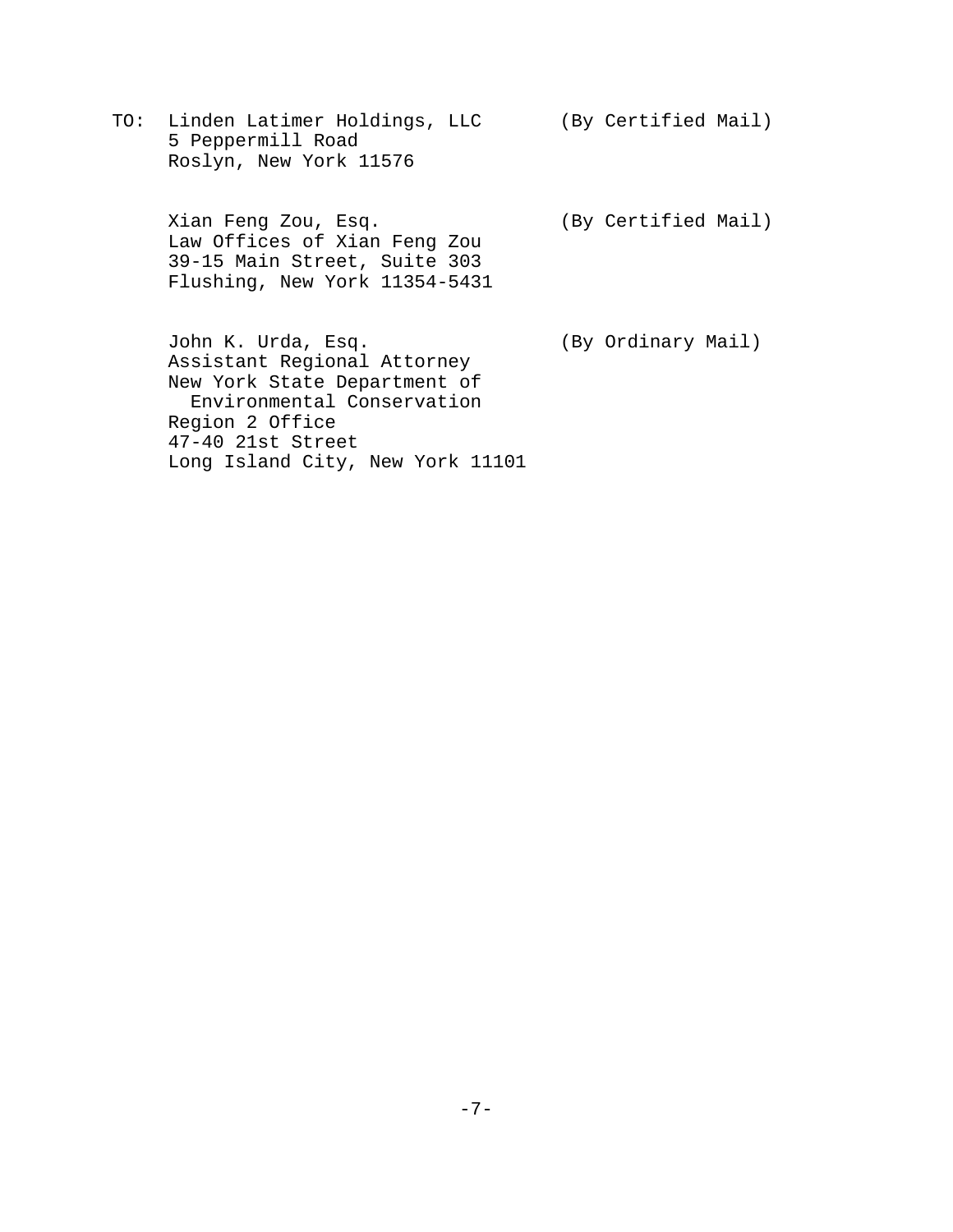## STATE OF NEW YORK DEPARTMENT OF ENVIRONMENTAL CONSERVATION

In the Matter of the Alleged Violation of Article 17 of the Environmental Conservation Law, Article 12 of the Navigation Law, and Title 17 of the New York Compilation of Codes, Rules and Regulations by:

### **LINDEN LATIMER HOLDINGS, LLC,**

Respondent.

SUMMARY HEARING REPORT

- by -

/s/ \_\_\_\_\_\_\_\_\_\_\_\_\_\_\_\_\_\_\_\_\_\_\_\_\_\_\_\_\_\_\_

Helene G. Goldberger Administrative Law Judge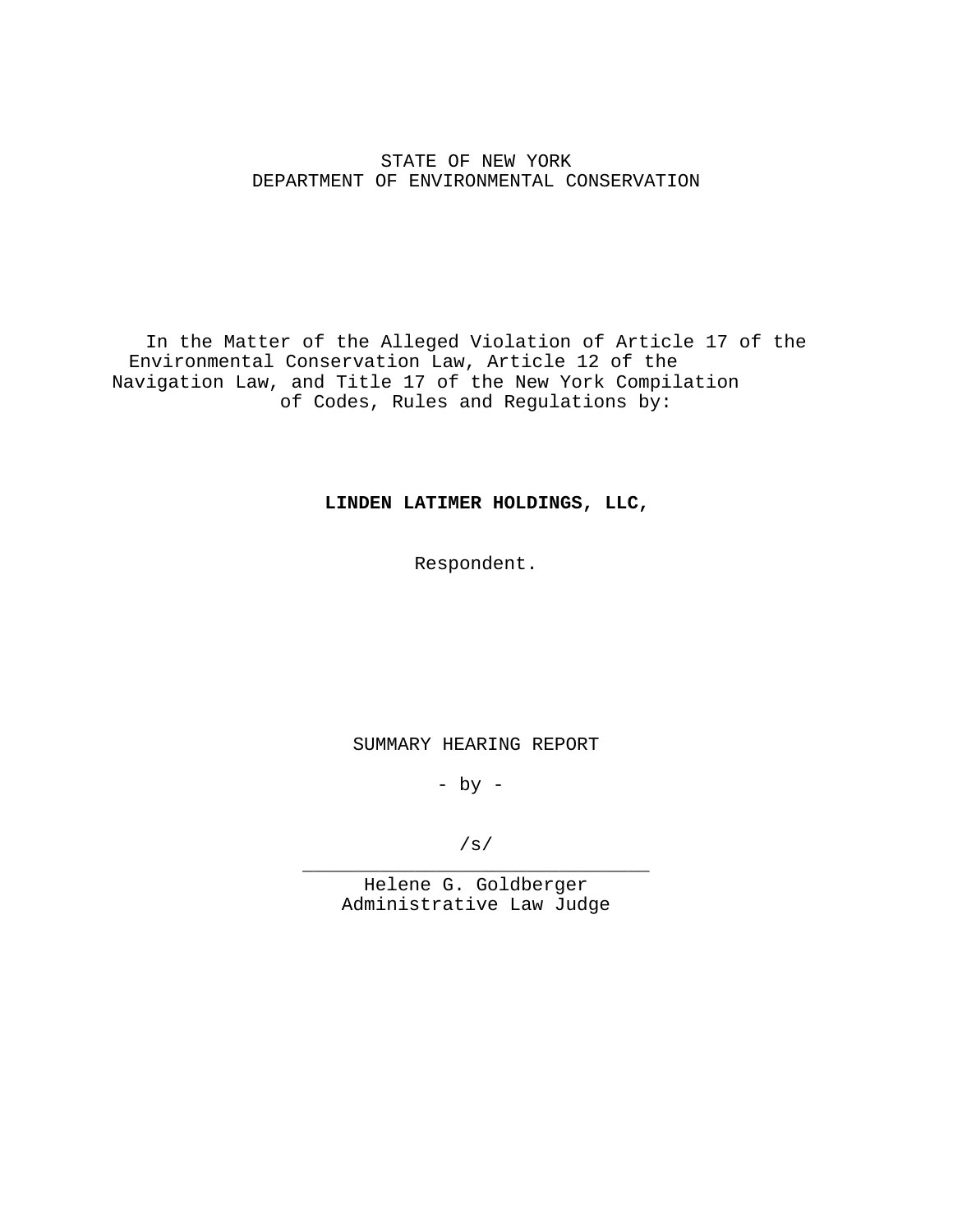### Proceedings

Department staff is represented by John K. Urda, Assistant Regional Attorney of the Department's Region 2 legal staff. The respondent is represented by Xian Feng Zou, Esq., Flushing, New York.

On June 13, 2007, the New York State Department of Environmental Conservation (DEC or Department) staff commenced this enforcement proceeding by serving a complaint upon the respondent, Linden Latimer Holdings, LLC (Linden), by certified mail. On June 19, 2007, Department staff served the notice of hearing upon the respondent also by certified mail. The respondent served its answer upon the DEC staff on July 16, 2007. The staff alleges that the respondent has violated the Environmental Conservation Law (ECL), the Navigation Law (NL), and its implementing regulations contained in Title 17 of the New York Compilation of Codes, Rules and Regulations (NYCRR) by failing to address a petroleum spill on its property located at 32-35 Linden Place, Flushing, New York. By notice of motion dated July 19, 2007, Department staff moved for a default judgment. By ruling dated August 2, 2007, I denied that motion.

I have two motions before me regarding this proceeding staff's motion for order without hearing dated August 2, 2007 and the respondent's cross-motion to dismiss and opposition to staff's motion dated August 30, 2007. $^1$ 

In support of staff's motion, Assistant Regional Attorney Urda submitted:

- 1) notice of motion dated August 2, 2007
- 2) attorney's affirmation dated August 2, 2007
- 3) deed and related recording documents for 32-35 Linden Place, Flushing, NY dated November 17, 2006
- 4) affidavit of Andre Obligado dated August 2, 2007
- 5) spill report for 32-35 Linden Place
- 6) letter dated July 10, 2006 from Andre Obligado to Global Development & Management Corp.
- 7) Letter dated September 18, 2006 from Andre Obligado to Global Development & Management Corp.
- 8) fax cover sheets dated October 30, 2006 from Andre Obligado to Xian Feng Zou, and

 $^{\rm l}$  In response to the request of Mr. Tony Tsai, an attorney representing Linden, I granted the respondent an extension until September 5, 2007 to respond to staff's motion. The respondent's papers were received in the Office of Hearings and Mediation Services on that date.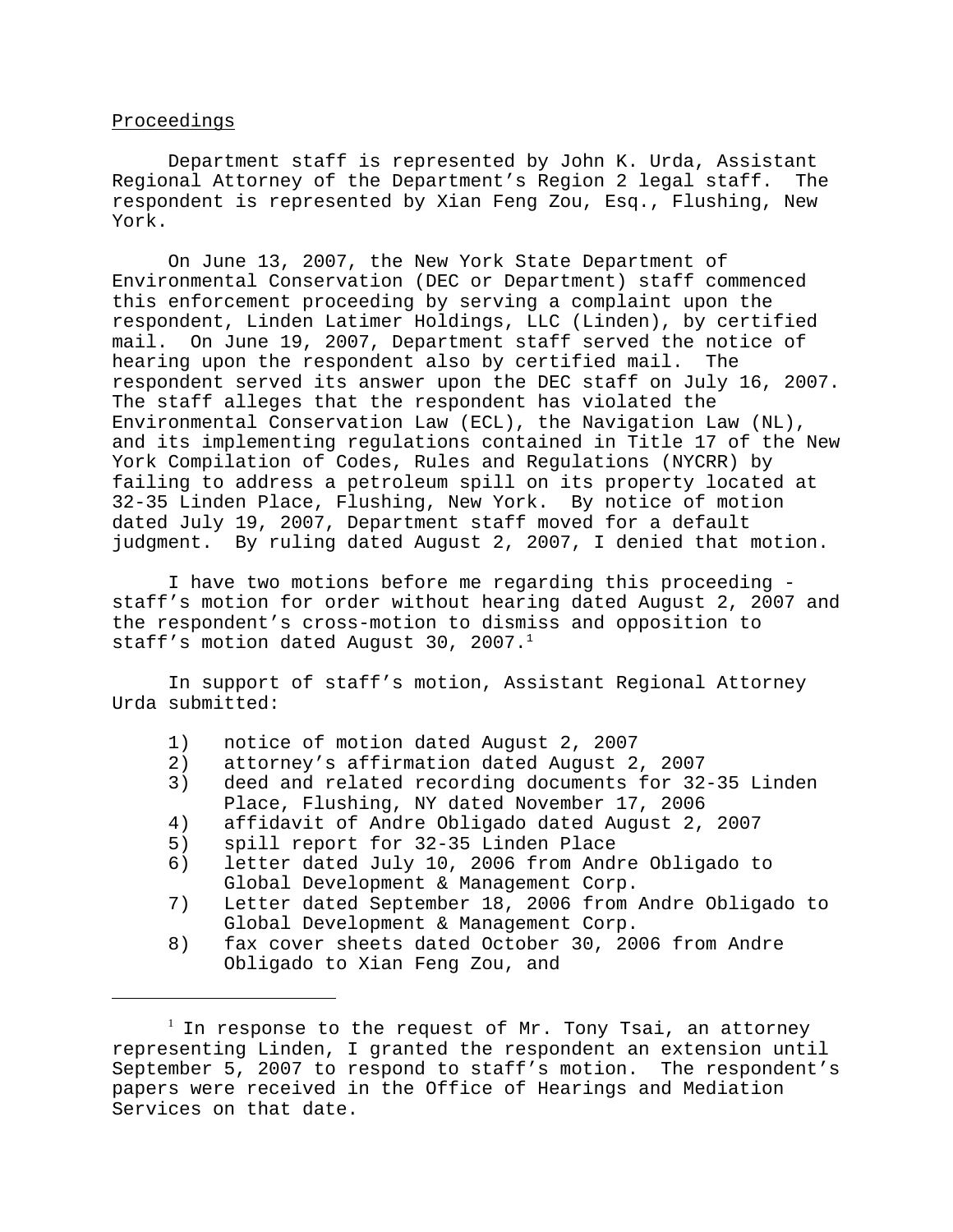9) fax cover sheet dated December 13, 2006 from Andre Obligado to Xian Feng Zou with letter dated December 13, 2006 from Andre Obligado to Global Development & Management Corp. with proposed stipulation.

In support of respondent's cross motion and opposition, Xian Feng Zou, Esq. submitted:

- 1) notice of cross-motion to dismiss the proceedings dated August 30, 2007
- 2) attorney's affirmation dated August 30, 2007
- 3) affidavit of David Wong dated August 30, 2007
- 4) ruling of ALJ dated August 2, 2007, and
- 5) copies of four color photographs of gas station.

In response to Linden's cross-motion, staff submitted the affirmation of Assistant Regional Attorney John K. Urda dated September 10, 2007 that includes:

- 1) affidavit of service of notice of motion without hearing dated August 3, 2007 along with copies of certified mail receipts
- 2) deed and related recording documents for 32-35 Linden Place, Flushing, NY dated November 17, 2006
- 3) deed and related recording documents for 32-35 Linden Place, Flushing, NY dated January 20, 2006, and
- 4) spill report created on November 25, 1997.

## Staff's Position

Staff alleges that Linden owns property where there was an oil spill on November 25,1997 (Spill Number 9709908). Respondent took title to the site on January 31, 2007 and based upon ownership, staff asserts that Linden assumed liability for the spill and the remediation of the site. $2$  Staff contends that prior to commencing this proceeding it made a number of efforts to obtain the cooperation of Linden to enter into a stipulation that provided for a plan to remediate the site. Staff maintains that the respondent failed to respond to these repeated efforts and accordingly, staff commenced this proceeding.

 $^2$  The January 2007 date is set forth in the staff's complaint. This appear to be the date the deed was recorded in the City Register's office. The deed contains a date of November 17, 2006.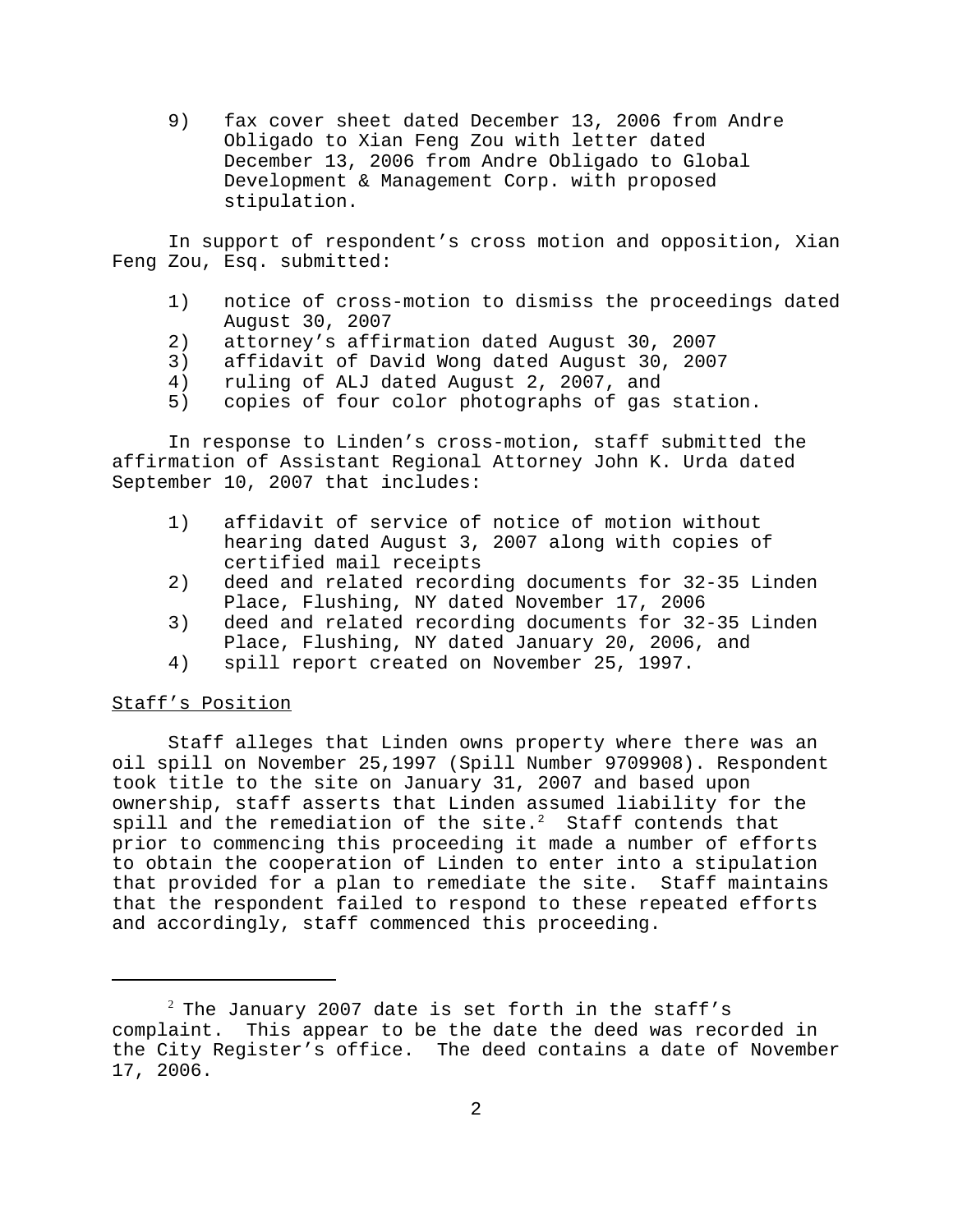Staff's first cause of action is comprised of three counts:

1) Discharging petroleum into the waters of the state causing or contributing to a condition in contravention of the standards adopted pursuant to ECL § 17-0301 and as set forth in 6 NYCRR Part 700, *et seq*., in violation of ECL § 17-0501;

2) Discharging petroleum into the waters of the state without a permit in violation of ECL § 17-0807; and

3) Discharging petroleum without a federal or state permit in violation of NL § 173.

Staff's second cause of action is comprised of one count:

1) Failing to immediately undertake to contain the prohibited discharge in violation of NL § 176 and 17 NYCRR § 32.5.

Staff contends that these violations occurred starting on January 31, 2007 and proposes the calculation of penalties from that date to August 2, 2007 - the date of staff's motion totaling 183 days. Based upon this number of days multiplied by the statutory maximum for each alleged violation, staff calculated a penalty of \$22,875,000. Staff is requesting a penalty of \$37,500 for each cause of action and that Linden be required to fully investigate and remediate the site pursuant to a Department-approved plan.

In response to the respondent's cross-motion, Mr. Urda argues that staff obtained jurisdiction in this matter by service of the notice of hearing and in any case, the staff's motion for order without hearing was served, by certified mail, upon both the respondent and its counsel. Staff provided copies of the certified mail receipts in support of this claim. In response to Linden's assertions that it was not aware of the contamination, Mr. Urda notes that the principal in Linden and its counsel were also involved in the company that transferred the property to Linden and had been notified numerous time of the contamination as set forth in the spill report. Finally, Mr. Urda emphasizes that the Navigation Law places responsibility for discharges of petroleum, without fault, on the discharger, defined as an entity with the "capacity to take action to prevent an oil spill or to clean up contamination resulting from a spill." State of New York v. Green, 96 NY2d 403, 407 (2002).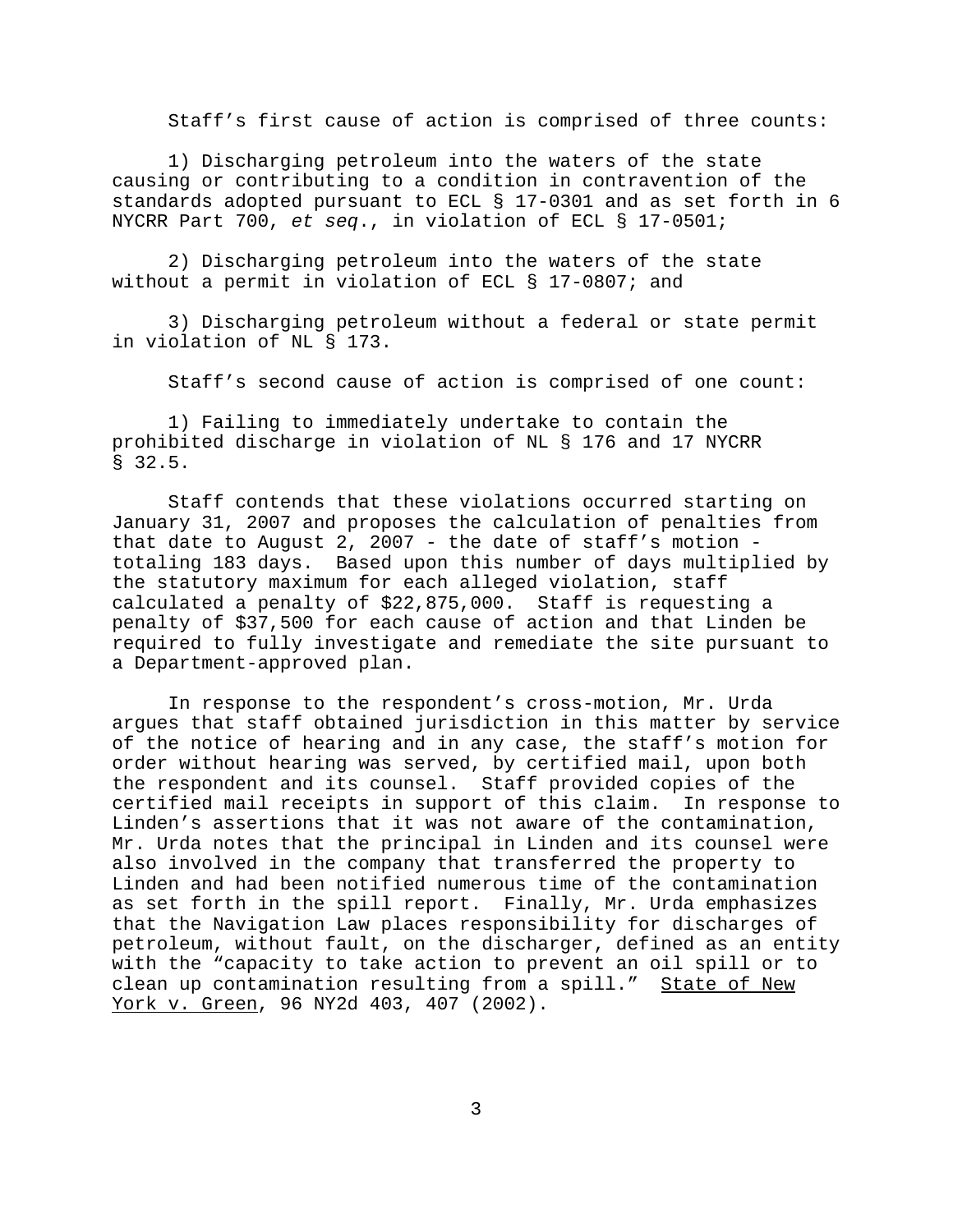#### Respondent's Position

Linden has moved for the dismissal of this proceeding on the ground that the Department staff has failed to obtain personal jurisdiction over the respondent. On June 13, 2007, the staff served the complaint on the respondent and on June 19, 2007, staff served the notice of hearing. The notice of hearing was received by the respondent on June 20, 2007 - four days after the respondent acknowledged receipt of the complaint. The respondent contends that because 6 NYCRR § 622.3 requires that an enforcement proceeding be commenced by a notice of hearing and complaint, service of the two documents separately did not effectuate commencement of this proceeding. In addition, although 6 NYCRR § 622.12 provides that the Department staff may commence an enforcement proceeding with a motion for order without hearing instead of a notice of hearing and complaint, Linden argues that this motion must be served on the respondent. Linden maintains that because staff's motion for order without hearing was instead served upon counsel, this pleading also did not achieve commencement of the proceeding.

Respondent also argues in opposition to staff's motion for order without hearing that because there are significant facts in contest, the motion should be denied. Linden argues that it did not have control over the property when the spill occurred in 1997 and therefore cannot be found to have illegally "discharged." Respondent also claims that the seller of the property represented that the property was "free of contamination." Linden cites NL § 176 for the proposition that it was the Department's responsibility to respond promptly to clean up any contamination and yet 10 years have passed.

David Wong, the president of Linden, states in his affidavit that Linden performed "an initial investigation of the property prior to purchase and the property appeared to be clear of any contamination." He also said that it is not Linden's intention to use the property as a gas station but rather to prepare the site for redevelopment. He explains that the site will be thoroughly investigated as part of this endeavor and that the respondent has already retained Hydrotech Environmental to commence initial tests and to work with DEC to "rectify any contamination." Accordingly, Mr. Wong says that "[he does] not quite understand why the Department commenced this proceeding without a final warning or notice."

4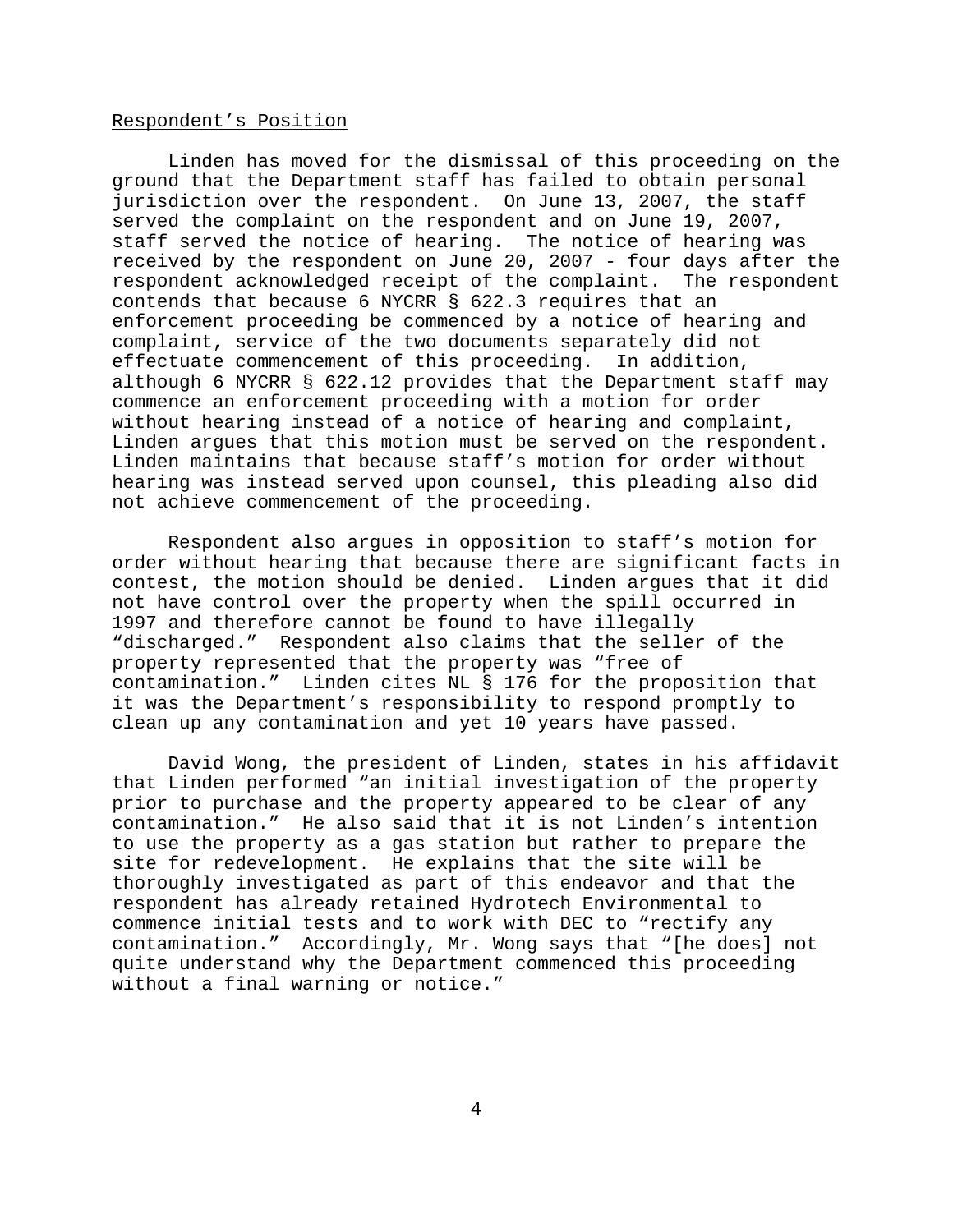#### FINDINGS OF FACT

- 1. In November 2006, Linden Latimer Holdings, LLC purchased the property located at 32-35 Linden Place, Flushing, New York from Global Development Corp. The deed was recorded in the City Register's office on January 31, 2007.
- 2. David Wong was the president of Global Development & Management Corp. (Global) and is the president of Linden.
- 3. On November 25, 1997, Keith Butler of Baltec Assoc. (Baltec) (designated as the "responsible party" on the spill report) notified the Department staff of a petroleum discharge at an Amoco gas station located at 32-35 Linden Place, Flushing, New York and this spill was identified as DEC Spill No. 9709908.
- 4. Baltec performed soil borings on four locations on the site that revealed high concentrations of benzene, toluene, ethylbenzene, and xylene (BTEX) in two of the borings on the southwestern portion of the property. Baltec also installed eight monitoring wells on-site.
- 5. On November 30, 2004, M.G. Consulting, P.E. tested two existing underground storage tanks. These tanks did not show signs of leakage.
- 6. On December 3, 2004, Department staff issued a letter by certified mail requiring a subsurface investigation. This letter was returned to the Department as undeliverable. Staff re-mailed the letter to a different address and the return receipt was received by the Department staff on January 19, 2005.
- 7. On March 14, 2005, an entity entitled Tyree submitted an investigation report to Department staff dated March 10, 2005 based upon samples collected from eight monitoring wells on the site. This report revealed that there were groundwater "impacts" in the area of wells MW-1 and MW-7. At this time, the owner of the property was a Mr. Pilarinos and the operator of the gas station was North Cross Gas, Inc.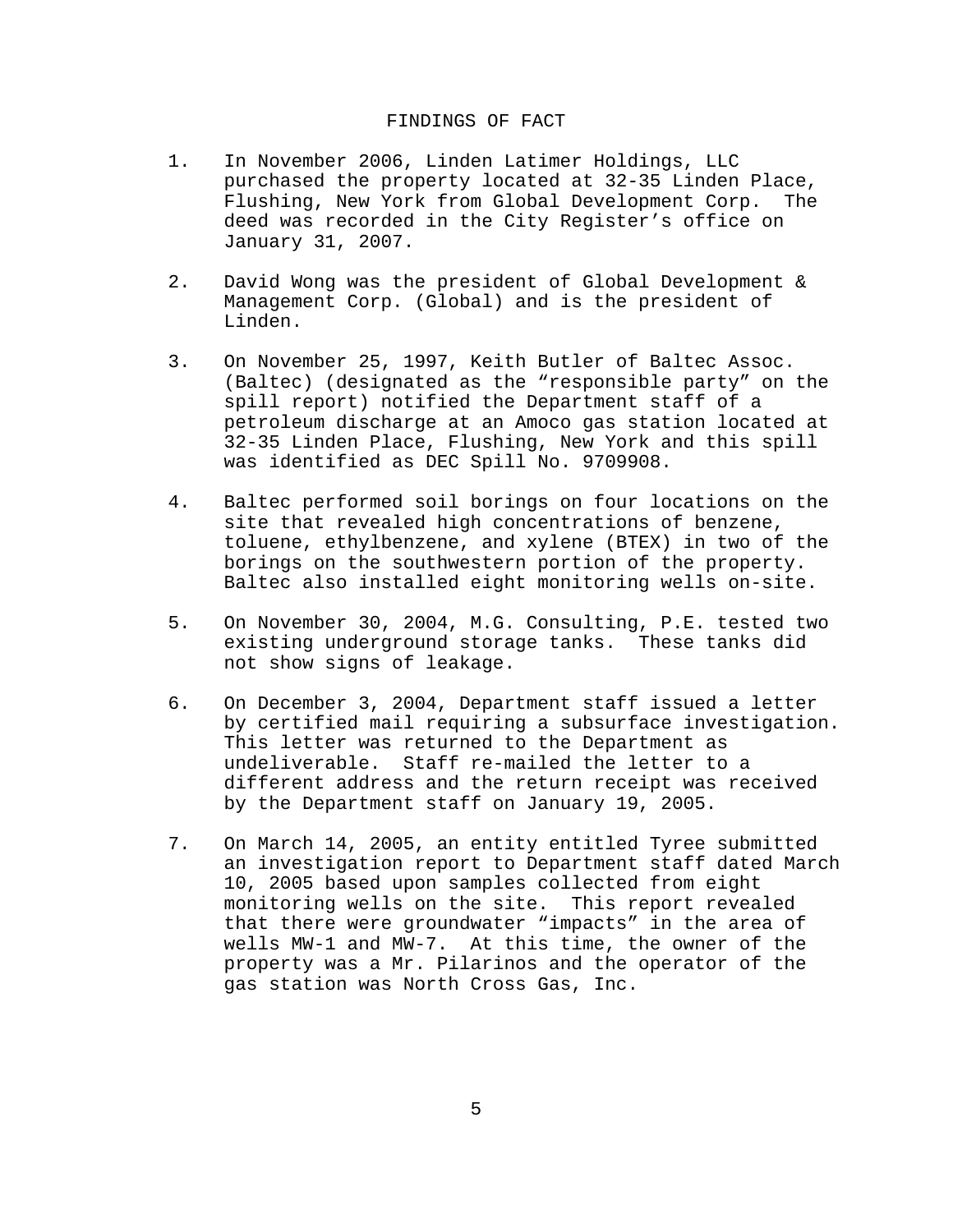- 8. In response to the March 2005 report, on April 8, 2005, Department staff advised Paul Hatcher of Tyree to install two wells across Linden Place to delineate MW-7.
- 9. On May 30, 2005, the Department staff received a letter from E. Housos, a son-in-law of M. Pilarinos, requesting an extension until September 2005.
- 10. On June 24, 2005, Jill Haimsen of Preferred Environmental Services (PES), advised Department staff that PES would be sending in a proposal to do additional delineation.
- 11. On September 12, 2005, Ms. Haimsen advised the Department staff via an e-mail that work to delineate the property would commence on September 15, 2005. She advised that the area around MW-7 would be further investigated via the installation of soil borings with soil and groundwater sampling. PES would examine all the existing monitoring wells for the presence of petroleum and if found, PES would remove this material. Ms. Haimsen also described other efforts that PES would employ to clean up the groundwater and represented that further testing would occur via existing monitoring wells or soil borings. Ms. Haimsen provided that a report would be filed based upon the results of this testing.
- 12. On December 13, 2005, Department staff received a Phase II Environmental & Remedial Action Plan report regarding this property. Four soil borings were performed on September 15, 2005 by Geoprobe. From the samples that were collected, soil boring #2 had the highest levels of volatile organic compounds (VOCs) and BTEX. This boring was outside the area that had been excavated 10 years previously. Soil boring #3 showed exceedances for total xylenes. The report indicated that no methyl tertiary butyl ether (MTBE) was found in the soil. As for the groundwater sampling, VOCs were found at levels exceeding groundwater quality standards. In addition, MTBE was detected in the groundwater. The report proposed that three downgradient monitoring wells be installed for use of oxygen diffusion probes and that monitoring of dissolved oxygen would occur monthly and VOC sampling would occur quarterly.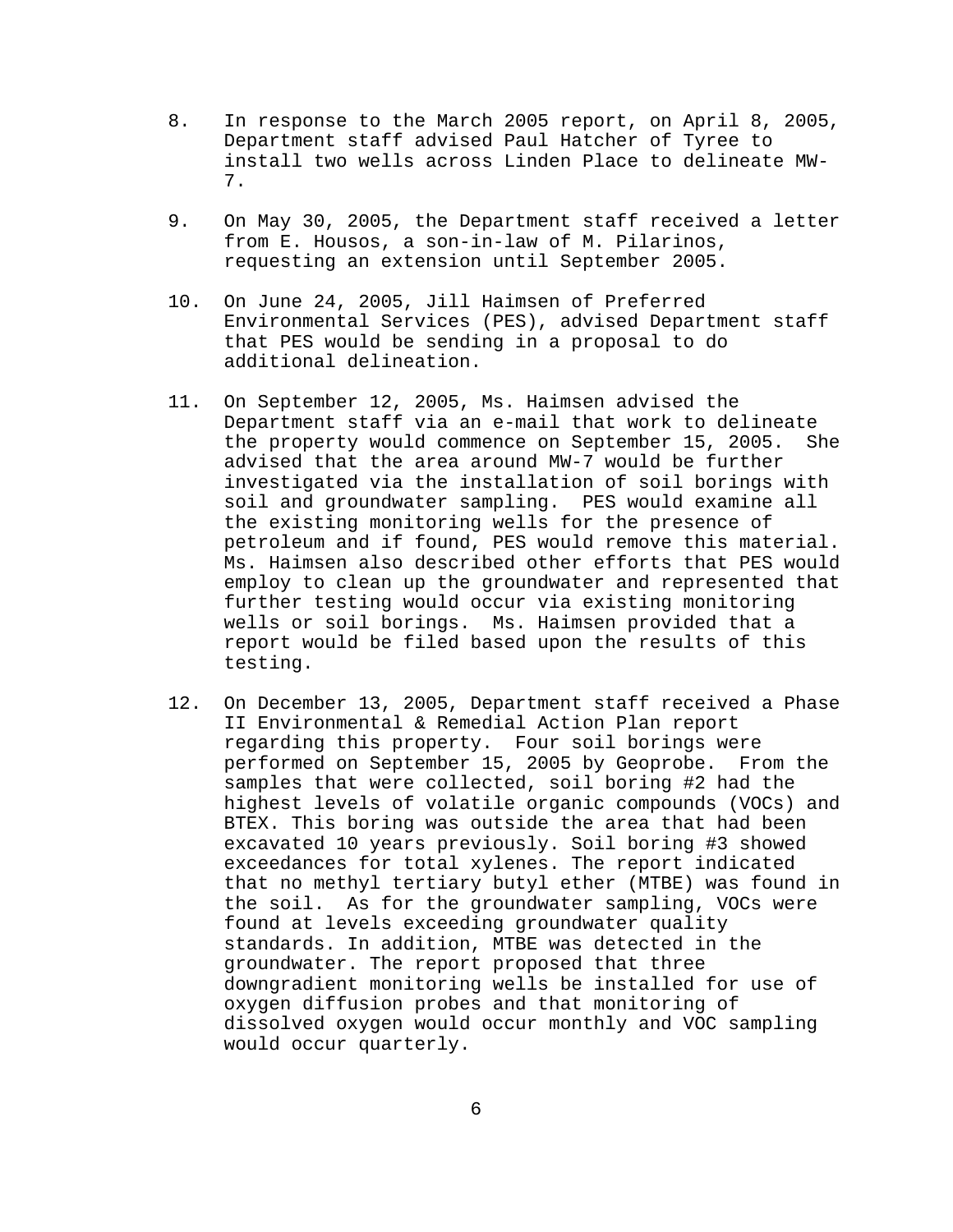- 13. By letter received on March 16, 2006, the Department staff was informed by Fred Weill, Esq. that on January 20, 2006, the property was transferred from Panagiotis Pilarinos (T & G Service Station) to Global.
- 14. On May 26, 2006, Department staff geologist Andre Obligado of DEC's Region 2 Division of Environmental Remediation spoke with Bill Schlageter of PES who advised Mr. Obligado that the building on-site was scheduled to be demolished and that the tanks and contaminated soil would be removed. PES was retained to remain on site during this work. The owner of the property, Global, was planning to build a parking lot.
- 15. On June 19, 2006, Mr. Obligado spoke with Jill Haimson of PES who confirmed that the site had been transferred to a new owner and PES was no longer involved. On the same day, Mr. Obligado contacted Fred Weill, Esq. who confirmed that the property had been sold to developer Global, 32-17 College Point Blvd., Flushing, NY. He provided the contact for this company, Xian Feng Zou, 39-15 Main Street, Flushing, NY, and advised that he thought townhouses were planned for the site.
- 16. On June 19, 2006 and June 20, 2006, Mr. Obligado called Mr. Zou and left a message to call DEC.
- 17. On July 10, 2006, Mr. Obligado sent a stipulation to Global and faxed a copy of this stipulation to Mr. Zou. The Department required that the stipulation be signed within 30 days of its receipt. In the cover letter sent to Global, Mr. Obligado explained that due to petroleum contamination on the property, development of this site could pose a health risk to future residents. The letter also sets forth the nature of previous investigations and what additional measures the Department was requiring to monitor and remediate the location. The proposed stipulation provides that the owner agrees to clean up and remove the petroleum discharge in accordance with the attached corrective action plan (CAP).
- 18. On September 18, 2006, Mr. Obligado sent a final notification stipulation letter requiring that the signed stipulation be returned by no later than October 18, 2006.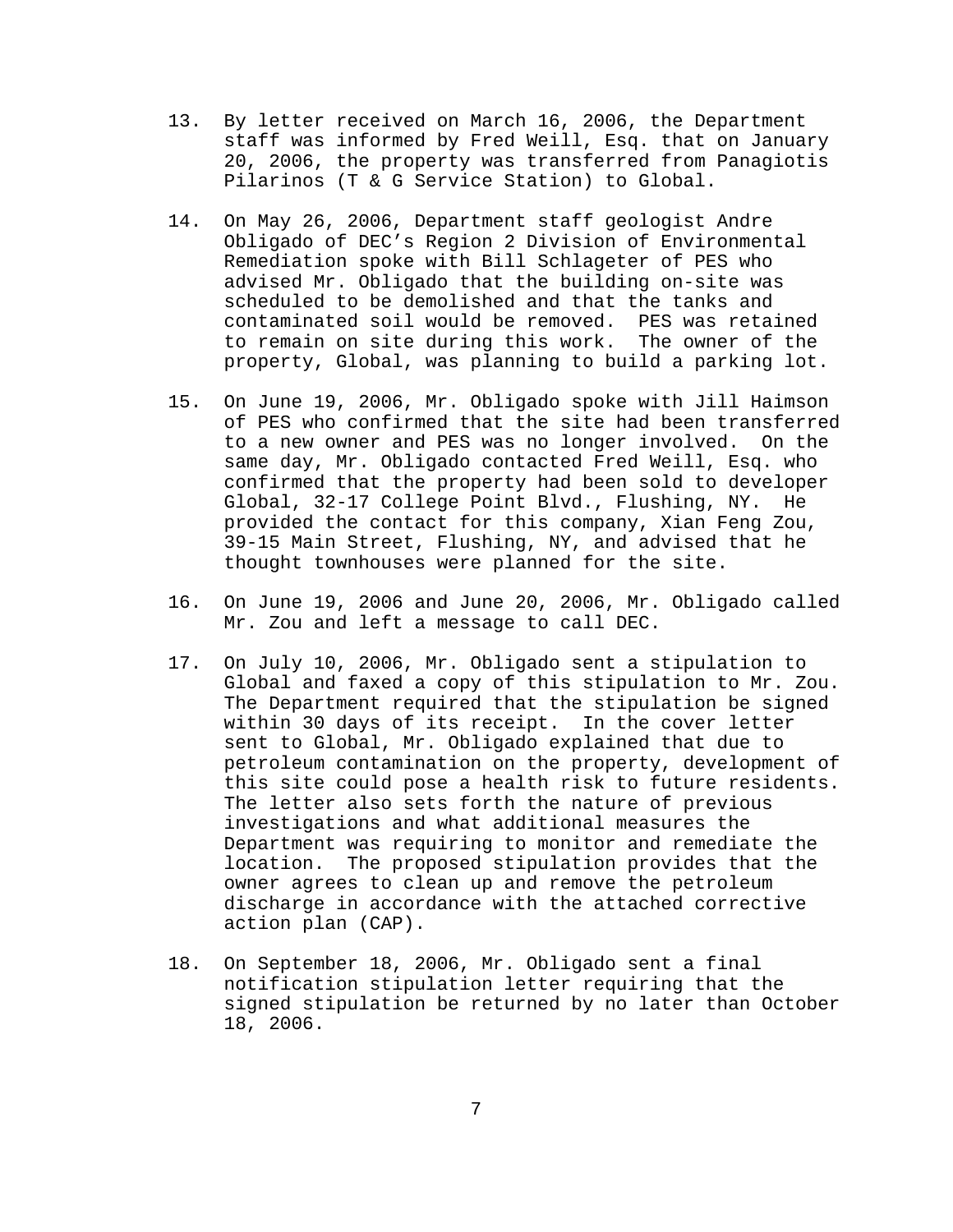- 19. On October 23 and 25, 2006, Mr. Obligado called Mr. Zou, left messages, and faxed him the final stipulation letter.
- 20. On October 30, 2006, Mr. Obligado spoke to Mr. Zou who asked him to fax the final notification stipulation again.
- 21. On November 14, 2006, Mr. Obligado called Mr. Zou and left a message for a return call.
- 22. On December 13, 2006, Mr. Obligado sent a revised stipulation to Mr. Zou that provided for additional time for a work plan submission.
- 23. On January 3, 2007, Mr. Obligado spoke with Mark Robbins from Hydrotech Environmental who advised that he was in contact with the property owner and was preparing a proposal.
- 24. On February 26, 2007, Mr. Obligado called Mr. Zou and left a message to contact DEC.
- 25. On April 17, 2007, Mr. Obligado referred the matter to DEC's Division of Environmental Enforcement because he had not received the signed stipulation, any work plan from Hydrotech, or a return call from Mr. Zou.

## **Discussion**

#### Respondent's Cross-Motion to Dismiss

Respondent asserts that because the notice of hearing and complaint were served several days apart upon Linden by Department staff, the service was defective, staff failed to achieve jurisdiction, and the proceeding should be dismissed. Respondent also argues that staff served the notice of motion for order without hearing on counsel and not the respondent and therefore, this method of initiating an enforcement proceeding did not meet the requirements of 6 NYCRR § 622. 12(a).

 I acknowledged in my ruling of August 2, 2007 that the Department staff served the notice of hearing and complaint 6 days apart. Section 622.3(a) of 6 NYCRR requires that when an enforcement proceeding is commenced with service of a notice of hearing, it must be accompanied by the complaint. In this case, staff served the complaint first and followed with the notice of hearing. Because the notice of hearing provides important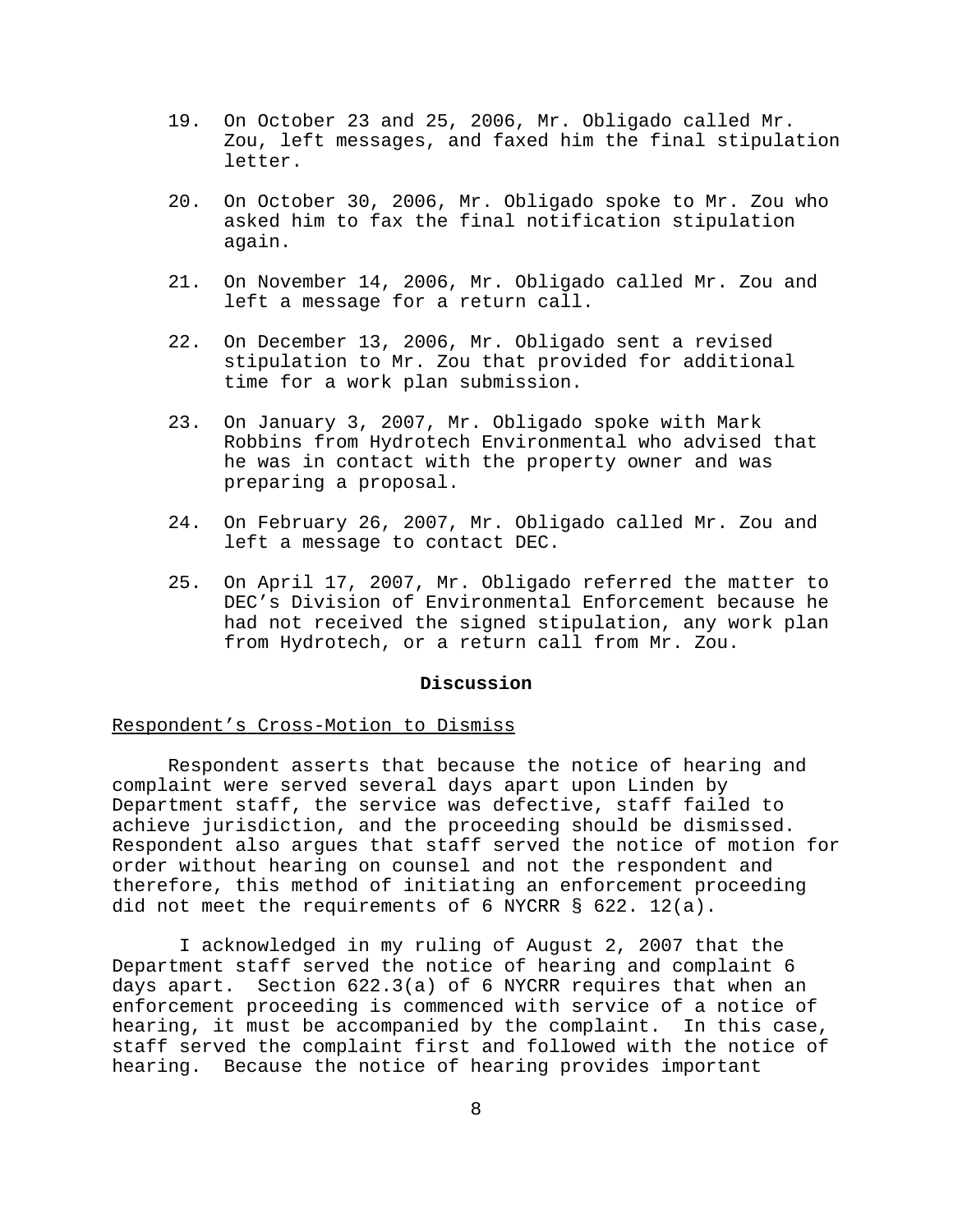information to the respondent, it is critical to the respondent's knowledge of how to proceed in response to the complaint. Accordingly, I determined that the respondent should not be found in default for having answered the complaint six days late. Ultimately however, respondent did receive the required pleadings and was put on notice sufficiently in keeping with the regulatory requirements to answer the complaint.

In addition, staff may commence an enforcement proceeding by service of a motion for order without hearing. See, 6 NYCRR § 622.3(b)(1). Staff has provided the affidavit of service and the certified mail receipts indicating that Linden had been served with the notice of motion for order without hearing and supporting documents at the same time as counsel was served. Therefore, even if the staff's delayed service of the notice of hearing was found to undermine commencement of this proceeding, the motion for order without hearing resolved any deficiency.

I do not find that the 6 day gap in service between the complaint and notice of hearing is a sufficient ground to dismiss the proceeding. Moreover, the staff properly served both the respondent and counsel with the motion for order without hearing. Respondent was able to answer the complaint and has now responded to staff's motion for order without hearing. There has been no failing in staff's provision of due process or other prejudice borne by Linden that would require the dismissal of this proceeding.

I deny respondent's cross-motion to dismiss.

#### Staff's Motion for Order without Hearing

#### Grounds for Summary Order

Section 622.12 provides that "[a] contested motion for order without hearing will be granted if, upon all the papers and proof filed, the cause of action or defense is established sufficiently to warrant granting summary judgment under the CPLR in favor any party."  $622.12(d)$ . "The motion must be denied . . . if any party shows the existence of substantive disputes of facts sufficient to require a hearing." 622.12(e). Summary judgment, under the CPLR, is appropriate when no genuine, triable issue of material fact exists between the parties and the movant is entitled to a judgment as a matter of law. CPLR § 3213(b); Friends of Animals v. Association of Fur Mfgrs., 46 NY2d 1065, 1067 (1979).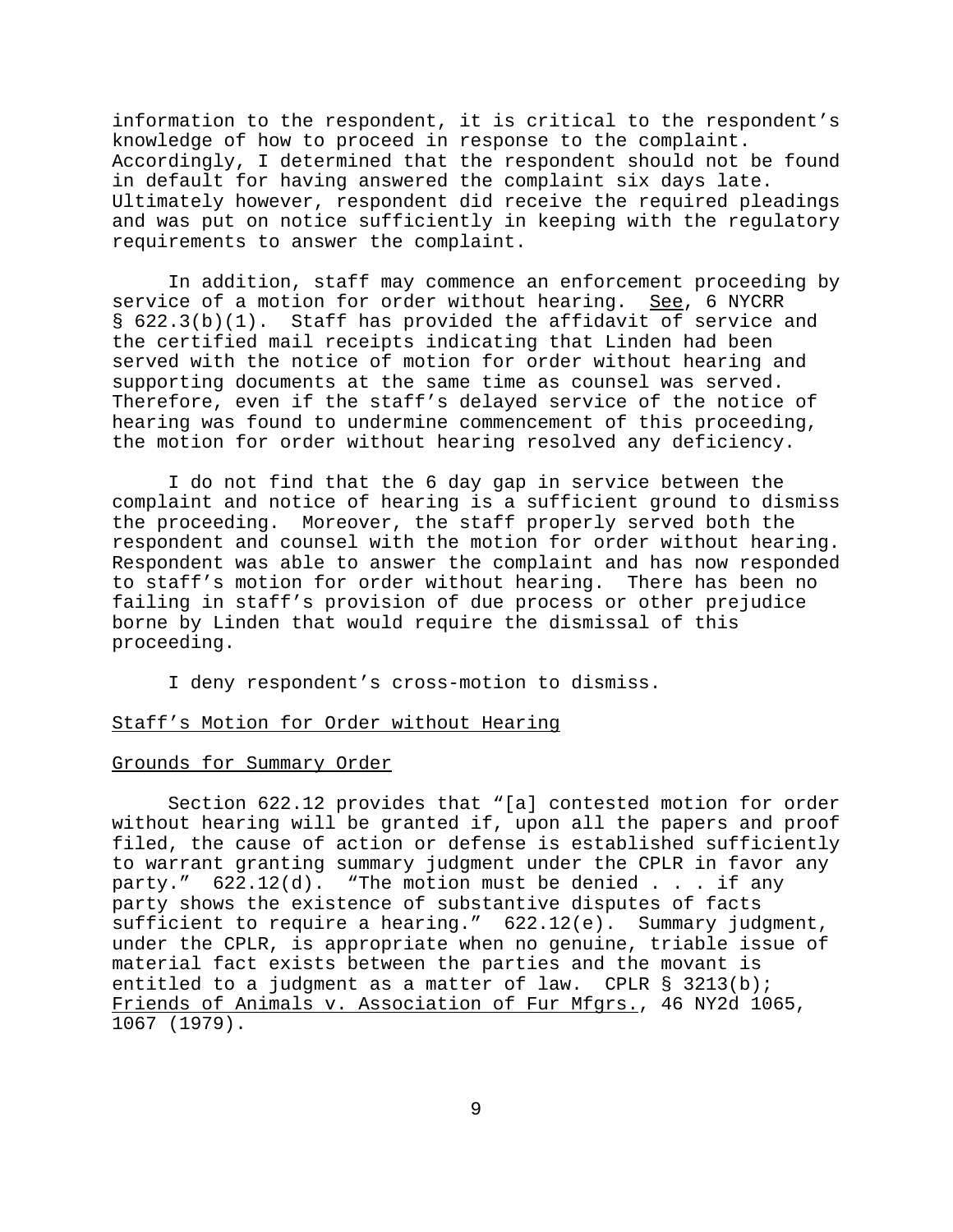Staff alleges in its motion that in January 2007 the respondent took title to the property - a contaminated site and that the respondent has failed to take any action to remediate this contamination. Department staff geologist Andre Obligado establishes in his affidavit in support of staff's motion and annexed exhibits that the property is contaminated as a result of the 1997 oil spill, that the prior owners of the site have failed to remediate the site beyond establishing monitoring wells and taking test borings, and that Linden has failed to respond to Mr. Obligado's repeated efforts to obtain respondent's commitment to a clean-up and to resolve this matter prior to its referral for legal enforcement.

In contrast, Mr. Wong, president of Linden, makes selfserving and conclusory statements about his belief that the property had been cleaned up prior to the respondent's ownership of it. Mr. Wong's statement that respondent received "representations from the seller that the property was free of contaminations . . . that all tanks are empty without gas . . . that there is no gas spillage or contamination or spread of contamination" is insufficient to overcome the December 2005 PES Phase II report that there is contamination at the site and in the groundwater. While Mr. Wong claims that respondent performed "an initial investigation of the property prior to purchase and the property appeared to be clear of any contamination," he provides no detail or support for this statement and therefore, it is insufficient to establish that there are facts in contest with respect to the presence of contamination. General conclusory statements are insufficient to defeat a motion for summary judgment. S.J. Capelin Associates, Inc. v. Globe Mfg. Corp., 34 NY2d 338, 342-343 (1974). And, the fact that the property has not been used as a gas station in several years is not relevant to the issue of the contamination.

Moreover, as indicated in the deeds submitted by staff and the spill report, the respondent and counsel were put on notice of the contamination at this site prior to the transfer of the property from Global to Linden. Mr. Wong was/is a principal in both companies and Mr. Zou has been counsel to both entities. Therefore, in addition to the law's strict liability requirements, the companies were actually alerted to the contamination at the site prior to Linden's acquisition of the property.

In the attorney's affirmation in support of the respondent's opposition to staff's motion, Mr. Zou selectively quotes from the spill report to attempt to establish that there is no contamination at the site in need of remediation. For example,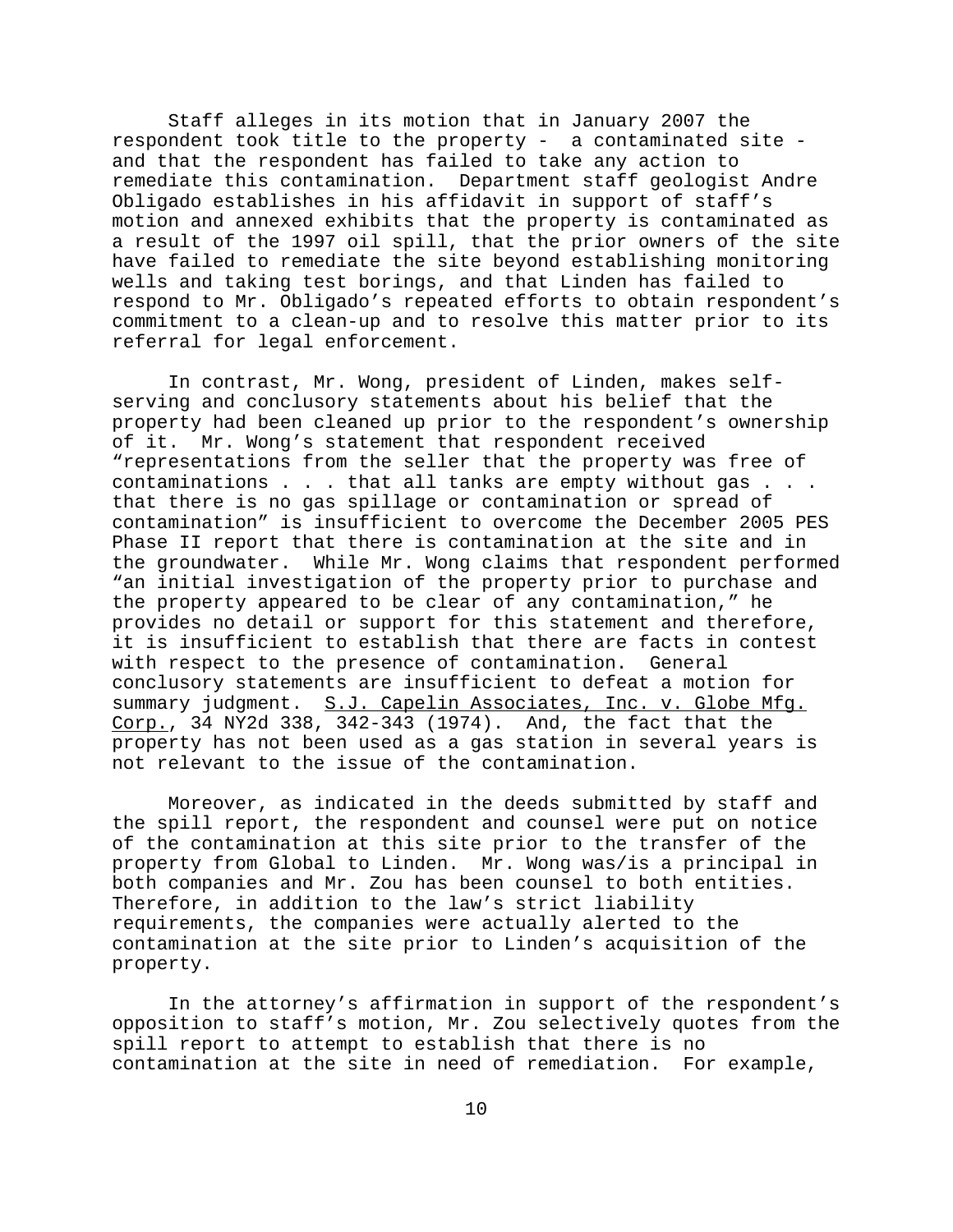he quotes from the March 14, 2005 update that states that wells 3 and 8 do not show contamination. However, this same status report provides that there are "GW [groundwater] impacts in the area of wells MW-1 and MW-7." It also indicates that "[i]mpacts appear delineated around MW-1." Mr. Zou similarly misrepresents the findings of the December 13, 2005 update which reports on the Phase II submission by only citing the findings that provided negative results. This same report indicates that soil boring # 2 indicated contamination outside of the area initially investigated 10 years ago. Soil boring # 3 also showed "exceedances for total xylenes." As stated above, this same report indicated groundwater contamination as well.

Both the attorney's affirmation and the affidavit submitted by respondent are insufficient to overcome the technical facts established by the DEC geologist and the spill report. Neither one of these documents is authored by one who has personal knowledge of the facts and therefore, they do not have any probative value on this motion. See, South Bay Center, Inc. v. Butler, Herrick & Marshall, 43 Misc. 2d 269 (Sup. Ct. Nassau Co. 1964). In addition, to the extent that Mr. Zou attempts to rebut the facts, he has misrepresented them.

As for Mr. Zou's statements that the report was not prepared by DEC and lacks authenticity, there is no merit to these allegations. The spill report contains the status of this site as reported to and chronicled by DEC staff. Mr. Obligado, the geologist who has submitted an affidavit in support of staff's motion, is also the individual identified in the spill report as having been responsible for this site since May 2006.

Mr. Wong states in his affidavit that Linden has retained Hydrotech Environmental to perform initial testing and to "work with the Department to rectify any contamination, if any." The spill report submitted by DEC staff notes that Mr. Obligado spoke with a representative of Hydrotech Environmental in January 2007, however, as of the date of staff's commencement of this proceeding, it appears that no plan had been submitted to staff or work commenced at the site.

### Respondent's Responsibility for Contamination

Respondent argues that because the Environmental Conservation Law and Navigation Law use the word "discharge" to characterize violations involving petroleum spills, the respondent cannot be found liable because it acquired the property 10 years after the spill. But as correctly noted by Mr. Zou, whether an owner is responsible or not turns on its capacity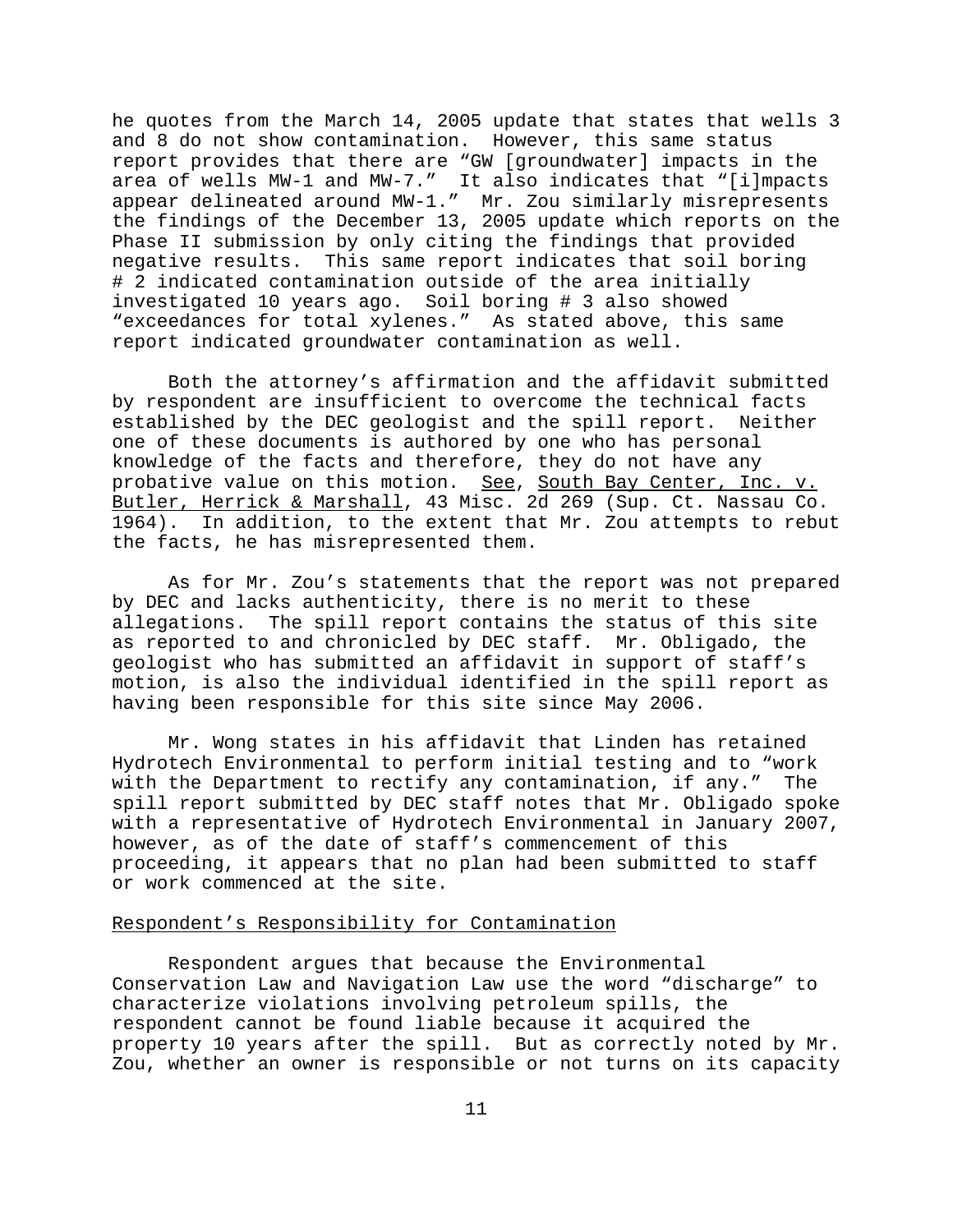to "prevent an oil spill or to clean up contamination resulting from a spill." State of New York v. Speonk Fuel, Inc., 3 NY3d 720 (2004). In this case, the Court of Appeals confirms the Legislature's intent to place liability on respondents on their ability to take action rather than on actual fault. Linden, since it took ownership of this site, had the capacity to investigate and remediate the spill even though it was not the owner in 1997 when the spill took place, and therefore, it is responsible as a "discharger." As noted by the Court of Appeals in Speonk and in State of New York v. Green, 96 NY2d 402 (2001), a landowner who could have prevented a discharge of petroleum and did not, is a "person who has discharged petroleum" within the meaning of the statute. Thus, because Linden, as owner of the property, failed to investigate or remediate this spill, the term "discharger" is applicable.

As for respondent's contention that it is DEC's responsibility to respond promptly to clean up any contamination, it appears from the spill report submitted by DEC staff that as soon as the State was notified of the spill in 1997 it has taken steps to effectuate a cleanup. Where possible, it is preferable that those responsible as property owners or operators remediate a spill in order to control costs, avoid further liability, and conserve taxpayer funds. See, *e.g.*, State v. Dennin, 17 AD3d 744, 792 (3d Dep't 2005).

# Respondent is Liable for Violations of ECL § 17-0501, 17-0807, and NL § 173

ECL § 17-0501 prohibits the discharge of matter "that shall cause or contribute to a condition in contravention of the standards adopted by the department pursuant to section 17-0301." ECL § 17-0807(4) prohibits "any discharge not permitted by the provisions of this article, rules and regulations adopted or applicable pursuant hereto, the Act, or provisions of a permit issued hereunder." NL § 173 prohibits the discharge of petroleum.

Staff alleges in its first cause of action that the respondent violated ECL § 17-0501 by discharging petroleum into the waters of the state causing or contributing to a condition in contravention of the standards adopted pursuant to ECL § 17-0301. See, 6 NYCRR § 703.5. In addition, the staff alleges that the respondent discharged petroleum into the waters of the state without a state or federal permit in violation of ECL § 17-0807 and NL § 173.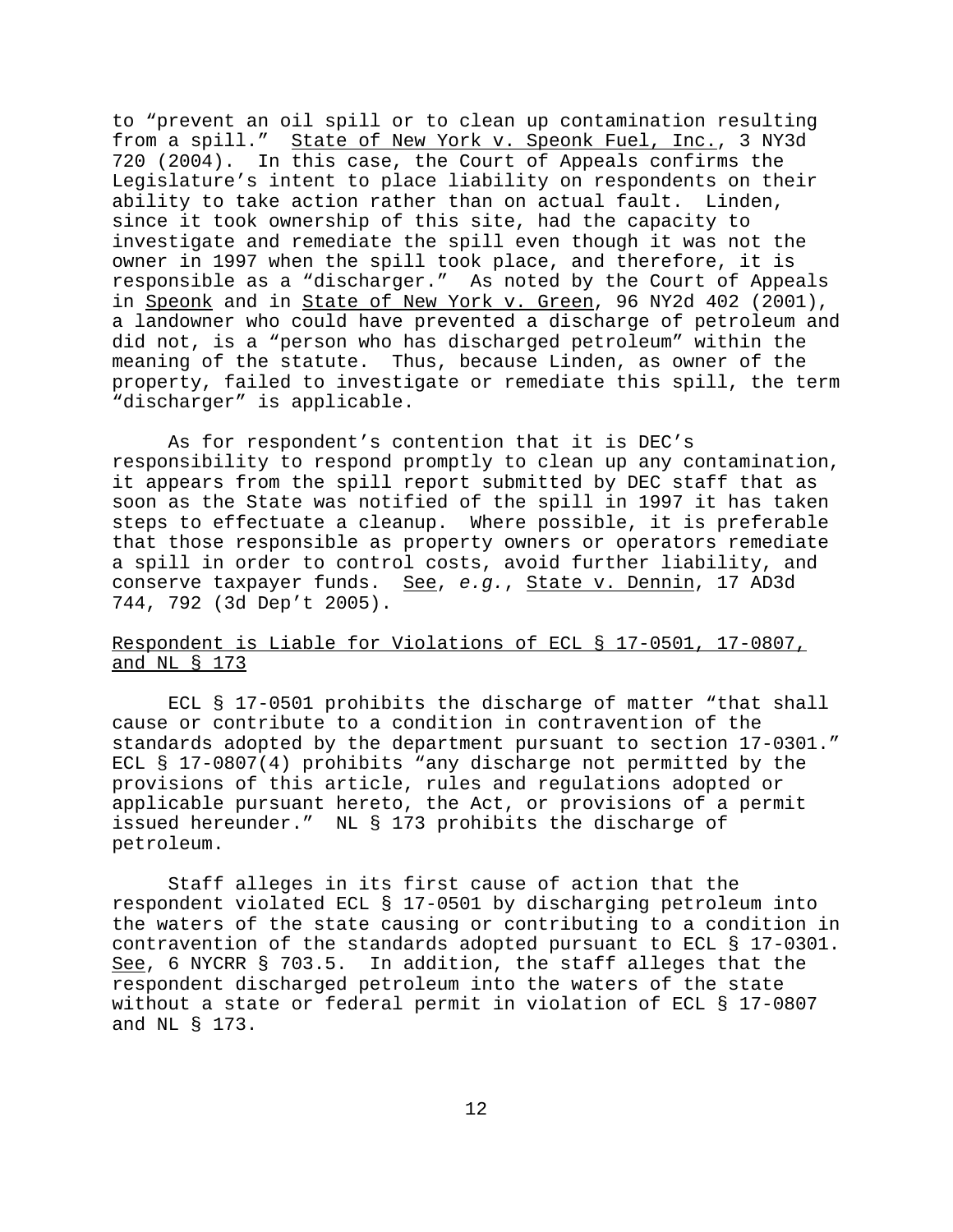Respondent has not raised any opposing facts claiming that it or any prior owner of the property had a permit to discharge petroleum at this site. In addition, the spill report sets forth evidence that there has been groundwater contamination resulting from the oil spill. 6 NYCRR § 703.5. The results of testing done in March 2005 and September 2005 provided that groundwater impacts were found and that groundwater quality standards were exceeded. The respondent has not submitted any evidence to the contrary.

Accordingly, the respondent is found to be in violation of ECL §§ 17-0501, 17-0807 and NL § 173.

# Respondent is Liable for Violations of NL § 176 and 17 NYCRR § 32.5

NL § 176 requires that "[a]ny person discharging petroleum . . . shall immediately undertake to contain such discharge." Section 32.5(a) of 17 NYCRR provides similarly, "[a]ny person responsible for causing a discharge which is prohibited by section 173 of the Navigation Law shall take immediate steps to stop any continuation of the discharge and shall take all reasonable containment measures to the extent he is capable of doing so."

As set forth above, because Linden has failed to take any affirmative steps to remediate the discharge, it is liable for violation of NL § 176 and 17 NYCRR § 32.5.

#### Penalties

The Department staff calculated that the maximum penalty for the violations is \$22,875,000 based upon respondent's ownership of the property for 183 days (up until the date of the staff's motion) multiplied by the maximum fines that are permitted under the ECL and NL. Staff has requested a payable penalty of \$75,000. In addition, staff has asked for an order requiring that Linden undertake an investigation and remediation of the site.

The Department's 1990 Civil Penalty Policy requires that several factors be assessed in determining a penalty. This policy requires that the gravity of the violation and the economic benefits of non-compliance be assessed. To assess the gravity of the offense, the policy sets forth these factors: a) potential harm and actual damage caused by the violations; and b) relative importance of the type of violations in the context of the Department's overall regulatory scheme. Respondent's failure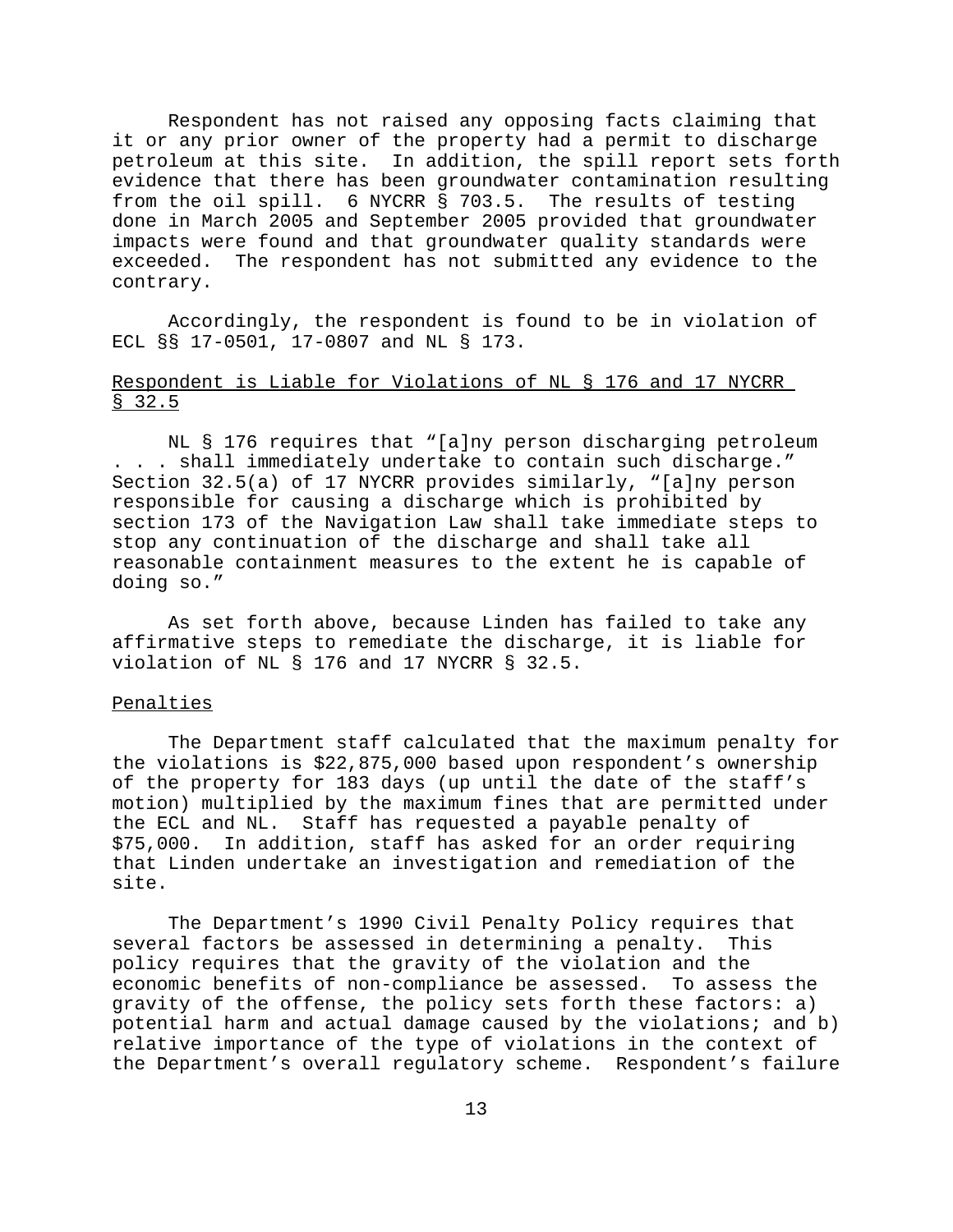to address the spill as soon as it was in ownership has allowed the existing contamination to continue to harm the environment.<sup>3</sup> The Legislature has placed great importance on the prevention of oil spills as well as their prompt cleanup as demonstrated in the statutory scheme that has been put in place. ECL § 17-0501 and NL, Article 12.

By delaying the creation, submission, and implementation of a plan to investigate and remediate the site, the respondent has saved money. However, the staff has not put forward any estimates of the amount of funds that the respondent has saved through this forestallment. Therefore, I cannot include economic benefit in recommending a penalty to the Commissioner.

The policy also sets forth factors to be used to adjust the gravity component: a) culpability, b) violator cooperation, c) history of non-compliance, d) ability to pay, and e) unique factors. With respect to culpability, it appears that the original spill was reported by the discharger when it was detected in 1997. While Linden did not take title to the property until this year, it has failed to take any action to address the continuing discharge and contamination. See also, footnote 3.

As for cooperation, the staff has documented repeated efforts to cooperate with the respondent to achieve an appropriate investigation and cleanup to no avail. Mr. Wong states in his affidavit that Linden has retained HydroTech Environmental to address the contamination but does not provide any details as to when the company was hired, what it has accomplished, and when Linden intends to produce a plan for Department approval. Instead, the Department professional recounts one conversation with a representative of HydroTech Environmental in January 2007 but no further communications or submissions.

There is no information in the record before me as to any indication that the respondent has had a prior history of environmental non-compliance nor are there any facts asserted as

<sup>3</sup> In its opposition to Linden's cross-motion, staff addresses the apparent continuity of involvement of both Mr. Wong and Mr. Zou in the transfer of the property from Global to Linden. Thus, it appears that these actors could have assisted in the initiation of an environmental remedy earlier than January 2007.